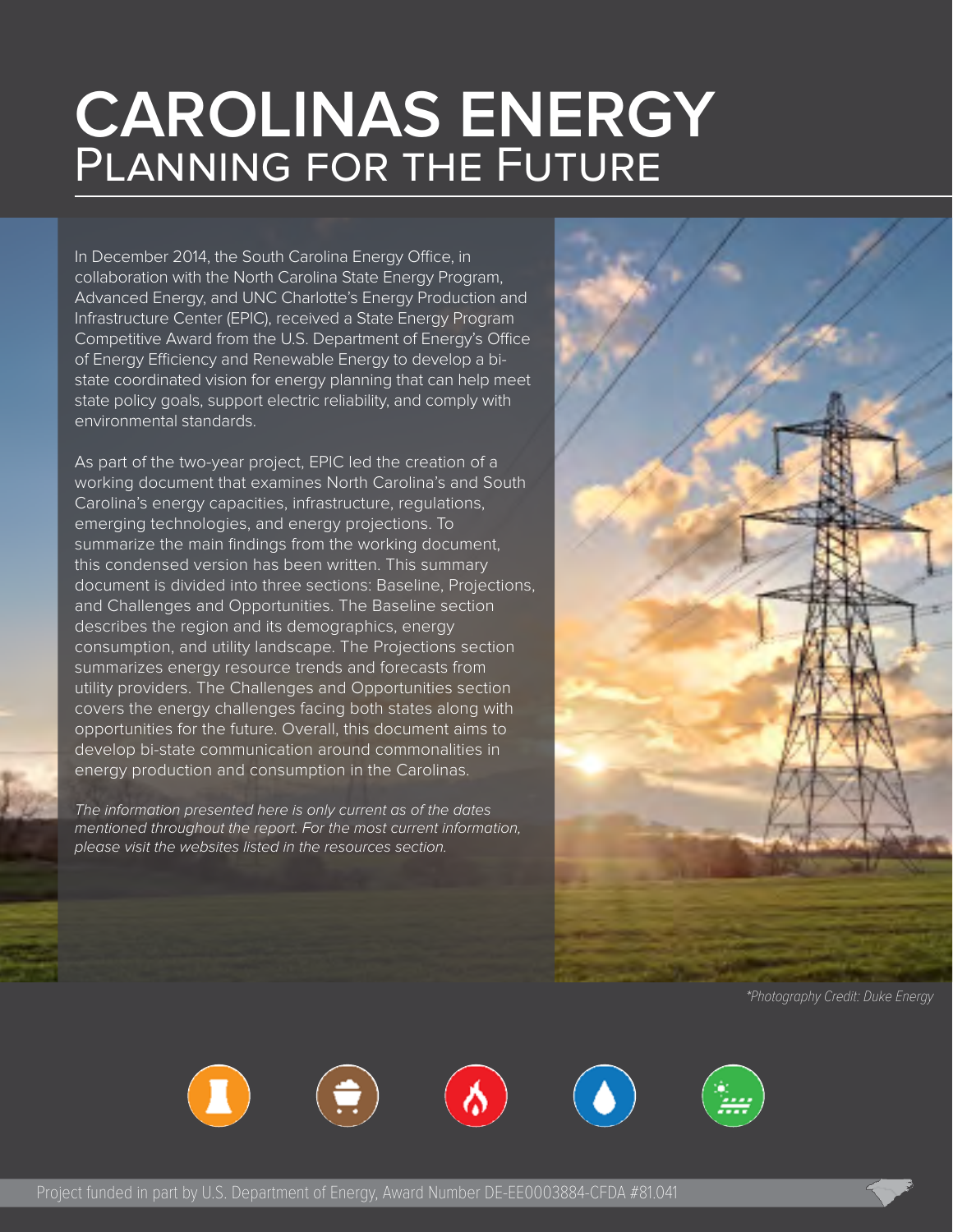#### **Regional Population**

#### **Energy Consumption**





 $27.2^*$ 

Population is growing in the Carolinas. As in many areas of the country, rural populations in the region are moving to cities in search of jobs. With their diverse mountains-to-sea landscape, the Carolinas have many natural attractions that draw both tourists and retirees. These changes in population dynamics will affect the demand for electricity in certain areas. The future population distribution and economic productivity will cause high energy demand, especially in larger cities. Energy must be produced in sufficient quantities and transmitted safely through dense areas, which may pose a challenge for production capacity and competition for land use. The space left for production facilities and transmission systems, as well as other infrastructure, may be limited in some areas of the Carolinas. According to the U.S. Energy Information Administration (EIA) 2014 data, North Carolina has a total annual energy consumption per capita in the bottom one-third of all states in the nation, at 257 million Btu. The residential sector is the largest consumer of energy in the state. In South Carolina, industry is the largest energy-consuming sector, accounting for nearly one-third of the state's total energy consumption of 1,591 trillion Btu (338 million Btu per capita). The residential sector also accounts for a large amount of retail sales. Per capita retail electricity sales in the state are among the highest in the nation, partly because of the high demand for air conditioning during the hot and humid summer months. Electricity consumption is also high because more than two-thirds of South Carolina households use electricity as



**Utility Landscape** Electric Utilities

The Carolinas have a diverse array of electric utilities, including investor-owned utilities, electric cooperatives, and electric municipalities.

- Duke Energy is the largest electric power holding company in the United States, supplying and delivering energy to 3.3 million customers in North Carolina and 730,000 in South Carolina. Duke Energy Carolinas (DEC) and Duke Energy Progress (DEP) employ approximately 16,000 people in the Carolina. and have a total nameplate generation capacity of 32,500 megawatts (MW).
- Dominion Resources (Dominion) serves 2.5 million customers with approximately 25,700 MW of generation. The utility primarily distributes power in Virginia but also has territory in northeastern North Carolina.
- South Carolina Electric & Gas Company (SCE&G) provides electric service to roughly 698,000 customers in a service area covering more than 17,000 square miles in 24 counties in the central, southern, and southwestern portions of South Carolina. Major metropolitan areas served by SCE&G are Columbia, Charleston, and Aiken.
- Santee Cooper is a public-power provider and the primary source of electricity for approximately 2 million cooperatives, the cities of Bamberg and Georgetown, and 27 large industrial customers.

people in all 46 counties of South Carolina. The utility serves more than 174,000 residential and commercial customers directly in Berkeley, Georgetown, and Horry counties. It also supplies electricity to the state's 20 electric distribution

| NUCLEAR |  |
|---------|--|
|         |  |
|         |  |
|         |  |
|         |  |
|         |  |

| HYDROPOWER                   |  |
|------------------------------|--|
| NI ICI FAR                   |  |
|                              |  |
| THE GRID                     |  |
|                              |  |
| THREATS TO ENERGY ASSURANCE. |  |
|                              |  |
|                              |  |

**3**

**12**

**19**

## BASELINE

## PROJECTIONS

## CHALLENGES AND OPPORTUNITIES

## BASELINE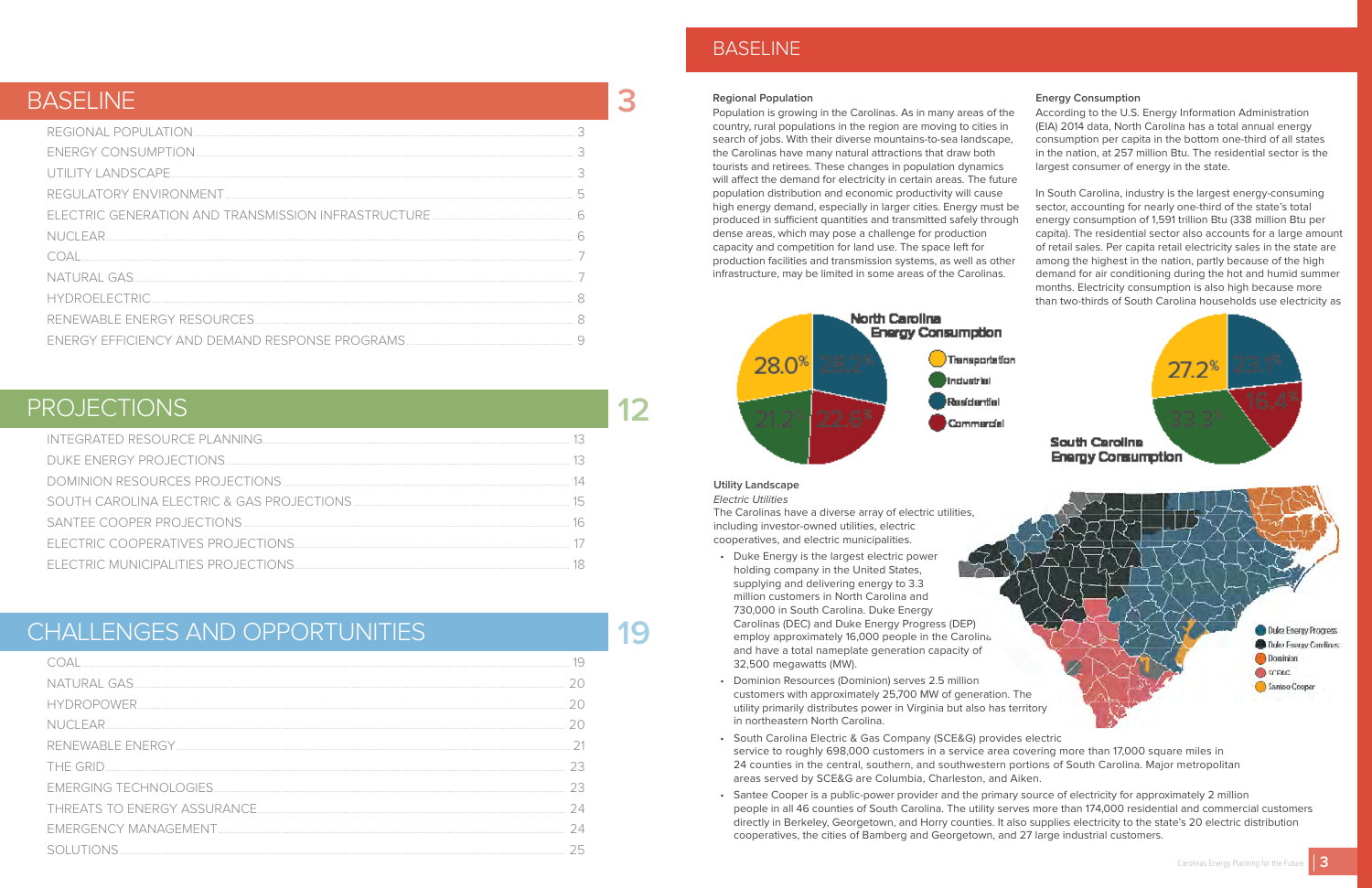- <span id="page-2-0"></span>• North Carolina's Electric Cooperatives bring 26 private, independent, and not-for-profit member-owned entities together. They purchase wholesale electric power from generating utilities and then resell that power to serve more than 2.5 million people across North Carolina in 93 of the state's 100 counties.
- North Carolina Eastern Municipal Power Agency (NCEMPA) and North Carolina Municipal Power Agency 1 (NCMPA1) are North Carolina's two municipal power agencies. Each purchases wholesale electric power from generating utilities and then resells that power to their served municipalities. NCEMPA consists of 32 cities and towns in eastern North Carolina, whereas NCMPA1 serves 19 cities and towns in the Piedmont and western North Carolina. NCMPA1 also owns 62 percent of the Catawba Nuclear Reactor 1.



Pledmont NG **PSNC** Energy **boxoa** Frontier NG SCE&G

- ElectriCities is an organization that provides customer service for municipal power agencies. It offers safety training, emergency and technical assistance, legal services, and oversight of operations.
- Electric Cooperatives of South Carolina Inc. (ECSC) represents 20 consumer-owned electric cooperatives, one wholesale power supply cooperative, and one materials supply cooperative covering all 46 counties of South Carolina. It is the largest electric distribution system in the state, with more than 1.5 million customers, most of whom live in small towns, suburbs, and rural areas. The consumer-owned business passes on its savings from operations to the consumer.
- South Carolina Association of Municipal Power Systems (SCAMPS) is an organization that connects all of the state's 21 municipal electric utilities. The group started as a cluster of 14 cities in 1972, called Piedmont Municipal Power Systems, and grew over time.
- Piedmont Municipal Power Agency (PMPA) is an agency formed by 10 of South Carolina's municipal electric utilities, all in the northwest section of the state.

#### Natural Gas Utilities

Currently, there is no natural gas production or underground natural gas storage within the Carolinas. Natural gas is imported from other states through interstate pipelines and distributed through local pipelines. The Williams Transcontinental (Transco) pipeline system is the primary transporter, bringing natural gas from the Gulf Coast region into the Carolinas. Upon completion of the Atlantic Sunrise project – expected by late 2017 – Transco will also begin bringing natural gas from northern Pennsylvania into the Carolinas. Additionally, in 2019, North Carolina is expected to be served by the proposed Atlantic Coast Pipeline that will connect it to natural gas from the Marcellus Shale region in West Virginia.

• Piedmont Natural Gas has 1,800 employees and is headquartered in Charlotte, NC. On October 1, 2016, Piedmont Natural Gas was acquired by Duke Energy, though it will keep its name. Piedmont provides natural gas to more than 1 million customers in North Carolina, South Carolina, and

Tennessee with a service area that covers northwestern South Carolina, and central and coastal North Carolina. The customer base is 28 percent residential, 21 percent commercial, 23 percent firm industrial, and 27 percent interruptible. Piedmont's non-interruptible sales demand for the current 2016 fiscal year is 1.4 million dekatherms (Dt).

• South Carolina Electric & Gas Company (SCE&G) is the largest provider of natural gas in South Carolina. SCE&G distributes gas to about 338,000 customers in a service area that covers approximately 23,000 square miles and 36 counties. The gas is delivered by Southern Natural, Transco, and DCGT and comes through Gulf Coast pipelines.

- Frontier National Gas Company (Frontier) provides service to 3,000 customers in eight cities in six counties in northern North Carolina: Surry, Wilkes, Yadkin, Watauga, Ashe, and Warren. Its main office is in Elkin, NC. • PSNC Energy, the Public Service Company of North Carolina, is a subsidiary of SCANA that is headquartered in Gastonia, NC. More than 600 employees work on the purchase, transport, and sale of natural gas. PSNC serves roughly 482,000 customers in parts of western and central North Carolina. The service area encompasses 12,000 square miles in 28 counties. PSNC's year-round contract capacity for the current 2016 fiscal year is 398,000 Dt per • Toccoa Natural Gas is a regional natural gas utility located in Toccoa, GA. Its service area stretches to Macon County, NC. Overall, Toccoa serves 7,000 residential and commercial customers, and in North Carolina, provides fuel to more than 670 customers. • Municipal gas systems are also present in both states. The eight municipal gas systems in North Carolina are located in Bessemer City, Kings Mountain, Lexington, Monroe, Rocky Mount, Shelby, Wilson, and Greenville. South Carolina has 14 publicly-owned gas distributors: Clinton-Newberry, Fountain Inn, Lancaster County, Lauren, Winnsboro, Bamberg, Bennettsville, Chester County, Union, Fort Hill, Greenwood,
- day, with 98 percent supplied by Transco. Greer, Orangeburg, and York.

#### **Regulatory Environment**

Investor-owned utilities in the Carolinas are regulated by public utility commissions. The main functions of the commissions are to regulate rates and services of the utilities in their jurisdictions. The purpose of regulating public utilities is to protect the interest of the public so that service is provided at reasonable rates that are fair for both the utilities and their customers.

South Carolina Public Service Commission The South Carolina Public Service Commission (PSC) regulates utilities as defined in Title 58 of the South Carolina Code. One commissioner from each of the seven congressional districts is elected by the general assembly for a term of four years.

In 2005, the PSC was restructured as a quasi-judicial body as a result of Act 175. This act brought major changes to the agency's operations and made PSC's principal duty to hear cases involving the state's regulated utilities. The PSC has jurisdiction to establish fair and reasonable rates for services of the utilities, which include investor-owned electric, gas, water and wastewater companies, and more.

Act 175 also created the South Carolina Office of Regulatory Staff (ORS). The ORS represents the public interest in utility regulation for all major utilities before the PSC, the court system, the South Carolina General Assembly, and federal regulatory bodies. Therefore, the ORS must balance the concerns of the using and consuming public, the financial integrity of public utilities, and the economic development of South Carolina. The ORS is responsible for many of the non-adjudicative functions associated with utility regulation that formerly fell under the PSC. In 2015, state reorganization resulted in the state Energy Office being moved to the ORS, thereby adding a planning mandate to the agency's responsibilities.

#### North Carolina Utilities Commission

The North Carolina Utilities Commission (NCUC) is an agency created by the North Carolina General Assembly to regulate the rates and services of all public utilities in North Carolina. The commission staff is composed of three divisions: legal and administration, operations, and fiscal management. The NCUC is authorized to promulgate rules and regulations and to fix utility rates in accordance with the Public Utilities Act. The NCUC is accountable to the General Assembly and is subject to legislative oversight by the Joint Legislative Utility Review Committee.

The NCUC is required to publish annual reports to the Governor regarding its activities, including copies of general orders and regulations, comparative statistical data on the operation of various public utilities in the state, comparisons of rates in North Carolina with rates elsewhere, and more. The NCUC also publishes a separate annual volume with its final decisions made on the merits during formal proceedings, including significant procedural orders and decisions.

The law defining the NCUC's responsibilities is specific in that utility companies must be fairly compensated for their services, but the law also enables the NCUC to go beyond rate setting and service and into such matters as the planning of new generation facilities, reviewing management efficiencies, and requiring least cost power generation and power generation planning by electric utilities. With respect to the fixing of rates, the NCUC is required to conduct hearings in general rate cases and other rate making proceedings. Participation in these hearings includes the utility, the Public Staff, and the Attorney General, as well as other parties and members of the public who are interested in the formation of the rate.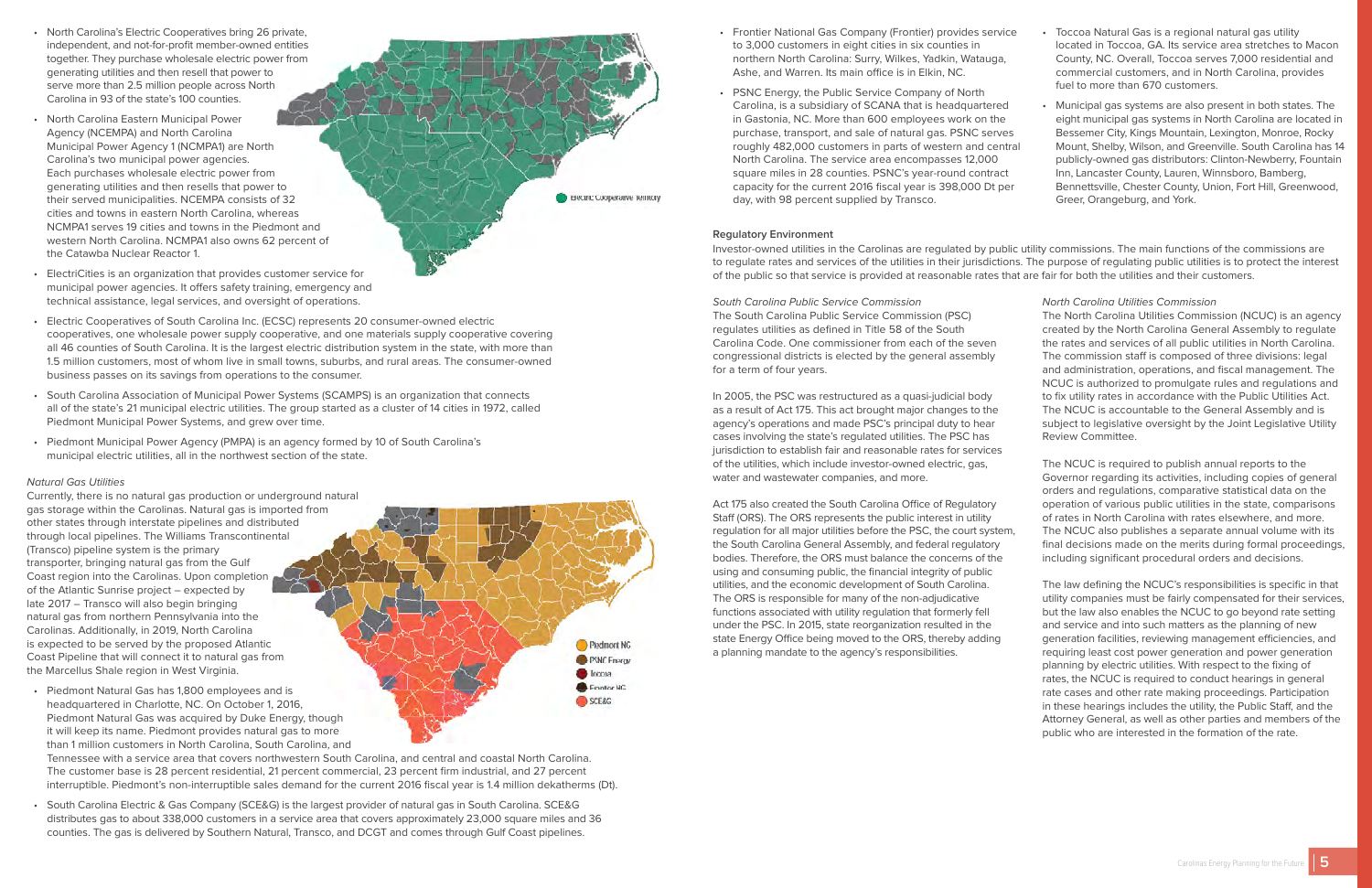#### <span id="page-3-0"></span>**Electric Generation and Transmission Infrastructure**

Electricity in the Carolinas is mainly generated by natural gas, coal-fired, and nuclear power plants. Investor-owned utilities, electric cooperatives, and electric municipalities all provide electricity in North Carolina and South Carolina. As most electric municipalities and cooperatives have no generation of their own, transmission and distribution systems are crucial for serving the regions covered by these entities. In 2015, North Carolina's total utility scale electric net generation amounted to 124.9 terawatthours (TWh) and South Carolina's electric net generation amounted to 94.9 TWh.



The Carolinas have adopted an "all of the above" strategy to ensure a balanced portfolio to guard

against fuel price volatility and strengthen energy assurance. Because of the high cost of meeting environmental regulations, recent years have seen an increased focus on nuclear energy and natural gas-fired power generation facilities and an associated decrease in coal-fired plants, especially those with smaller capacities. Further, the increased discovery of shale gas, and the resulting production increase and price decrease, has triggered a large switch in facilities from coal to natural gas. This trend is reflected in nearly all states that have many coal plants.

Matura<br>Gos-Fired

#### **Nuclear**

Nuclear power plants are the largest generators of electricity in the Carolinas, accounting for more than 40 percent of the net electric power production and more than 90 percent of the zero-emissions electricity consumed. In 2015, the 12 reactors in the Carolinas operated at 93.3 percent capacity on average, producing a total of 95.2 TWh of net electricity. One-third of North Carolina's in-state electric power generation is produced by five nuclear facilities at three plants, with a combined capacity of 5,077 MW. For South Carolina, more than half of its electricity is generated by seven nuclear facilities at four plants, with a combined capacity of 6,556 MW. It is important to note that electricity is not necessarily consumed in the state where it is generated. Duke Energy Carolinas and Duke Energy Progress are multi-state utilities that generate electricity in the Carolinas for their North Carolina and South Carolina customers.

Although the most recent nuclear power plant was commissioned in 1987 (Harris Unit 1), the Carolinas have increased electricity production from their nuclear fleet more than 20 percent in the past two decades due in large part to less operation downtime. Nationally, South Carolina ranks third in nuclear power generation, and North Carolina ranks fifth, a clear indication of the states' continuing reliance on nuclear energy. Seven factors indicate a high potential for continued reliance on nuclear energy within the Carolinas' energy portfolio:

- 1. Local sources of fabricated nuclear fuel assemblies
- 2. Capacity for additional spent fuel storage at each site
- 3. Extended licenses at all nuclear facilities
- 4. Improvements, approved by the U.S. Nuclear Regulatory Commission (NRC), in risk management and security measures
- 5. Relatively low energy production costs
- 6. Projections for continued reliance on nuclear power at the national level, and U.S. Environmental Protection Agency (EPA) predictions for nuclear power to be approximately 20 percent of the United States energy portfolio in 2030
- 7. A national emphasis on "clean" energy that includes nuclear

The United States imports most of its uranium (U3O8) for nuclear fuel production. Of the 57 million pounds of uranium purchased by United States nuclear power reactor owners and operators during 2015, 17 million pounds originated from Canada and 3.6 million pounds came from domestic sources. The U.S. Energy Information Administration (EIA) reports that uranium inventories at United States power reactor sites, which totaled 121 million pounds at the end of 2015, could provide more than two years of uranium loadings.

The uranium is converted, enriched, and fabricated into nuclear fuel for power reactors at six facilities in the country. Five of those fabrication facilities are located in the Carolinas or in neighboring states: one in Wilmington, NC, one in Columbia, SC, one in Erwin, TN, and two in Lynchburg, VA.

There is currently no permanent disposal facility in the United States for high-level nuclear waste. Spent nuclear reactor fuel (i.e., fuel that is no longer useful for producing electricity) is securely stored on-site in contained airtight steel dry casks or steel-lined concrete pools filled with water, which cools the fuel and acts as a radiation shield. Diverse and redundant barriers and safety systems prevent radioactive material from being released. The NRC requires that all containment vessels be designed to withstand extreme weather events and earthquakes.

#### **Coal**

Nudear Coal

Pumped Storage Natural Gas

A decade ago, coal-fired power plants produced more than three-fifths of the electricity generated in North Carolina, but today they produce only about a third. In recent years, there has been a substantial shift

from aging coal-fired units to cleaner and more efficient power generation. One driver of this shift in North Carolina was the Clean Smokestacks Act. To comply with emissions regulations, North Carolina has retired many coal-fired units or upgraded them with 21st century emissions control technology. These changes have improved air quality.

In 2015, 31.4 percent of North Carolina's electricity and 23.5 percent of South Carolina's electricity was generated by the remaining coal fleet: 13 coal-fired power plants in North Carolina and 10 in South Carolina. In North Carolina, these plants include seven electric utility facilities, three electric combined heat and power (CHP) facilities, two industrial facilities, and one commercial facility. In South Carolina, the plants include eight electric utilities and two industrial facilities.

In 2013, more than 95 percent of the coal consumed in the Carolinas was used for electricity generation, with close to 20 million short tons of coal consumed in North Carolina and approximately 12 million in South Carolina. Both states rely on the coal supplied from other states. West Virginia, Kentucky, Pennsylvania, Illinois, Virginia, and Tennessee have historically supplied the bulk of the coal used. Kentucky and West Virginia are still high-volume suppliers, but supplies from Virginia have almost been eliminated. Because consumption has decreased, orders for rail companies to transport coal have decreased as well, and thus transportation costs may rise in the future.

#### **Natural Gas**

In 2015, 28.3 percent of North Carolina's electricity and 16.9 percent of South Carolina's electricity was generated by natural gas facilities. A total of 52 electric utilities, industrial plants, independent power production sites, and CHP plants in the Carolinas are fueled by natural gas and served by nine gas distribution companies. Most of the gas power plants are located near the main gas transmission lines to secure natural gas supply. Exceptions can be found, mainly in North Carolina, where plants are fed by gas distribution lines instead. Natural gas combined cycle units generally receive priority above industrial customers during times when gas demand could potentially exceed pipeline capacity supply. However, electric generation with combustion turbines that utilize interruptible pipeline capacity and have alternative fuel capability are subject to curtailment by margin with no elevated priority.

The Carolinas have a combined gas transmission pipeline length of about 6,967 miles (North Carolina has 4,193 miles and South Carolina has 2,774 miles). This number does not include gas distribution lines. A network of distribution pipelines carries natural gas from transmission pipelines to residential, commercial, and industrial customers and to power plants where it is burned to generate electricity. North Carolina has four liquefied natural gas (LNG) facilities in North Carolina to support peak demand, including Pine Needles (Transco), Bentonville LNG and Huntersville LNG (Piedmont), and a LNG facility supporting PSNC. Furthermore, North Carolina has one and South Carolina has two liquefied propane gas (LPG) facilities to supply LPG via trucks to customers regionally.

Natural gas consumption within the Carolinas has been increasing steadily due to its growing use in electric power generation. This development is expected to continue in the coming years. Three gas pipeline extension projects are planned in the next three years that will significantly increase gas supply to the Carolinas.

- 1. The Atlantic Sunrise Project by Williams Co. will enable bidirectional gas flow on the existing Transco pipeline system that currently flows only to the north, transporting up to 1.7 million Dt per day of natural gas from northern Pennsylvania to markets in the Mid-Atlantic and Southeast regions. It is scheduled to begin operating in late 2017 and has 15-year shipper commitments from producers, local distribution companies, and power generators for 100 percent of its firm transportation capacity.
- 2. The Atlantic Coast Pipeline LLC (ACP), a joint venture by Dominion Resources, Duke Energy, Piedmont Natural Gas, and AGL Resources, plans to move 1.5 million Dt/day of natural gas through approximately 600 miles of pipeline from West Virginia into Virginia and terminating in Robeson, NC. ACP has entered into 20-year precedent agreements for approximately 96 percent of the project's total capacity.
- 3. The Mountain Valley Pipeline LLC (MVP), a joint venture of EQT Midstream Partners, NextEra U.S. Gas Assets, WGL Midstream, and Vega Midstream Partners, will be 301 miles of 42-inch diameter pipeline bringing 2 million Dt of natural gas from West Virginia to the Transco pipeline station 165 in Virginia. It will create a second supply source for Transco from the north and is targeted for full in-service by the end of 2018. The project has five shippers and is fully subscribed.

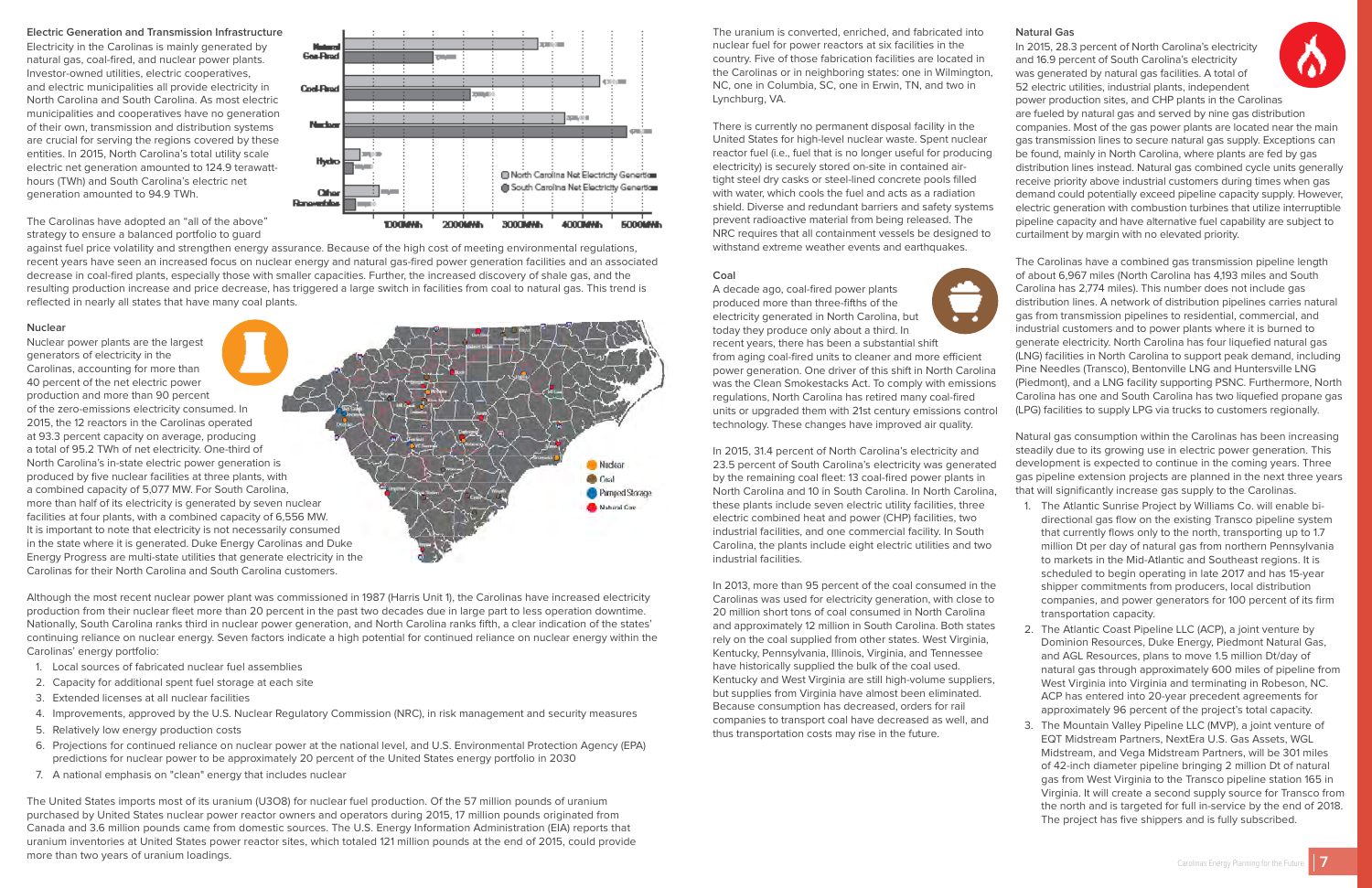#### Solar

North Carolina has recently experienced exponential growth in solar electric generation and is currently ranked third in the country for utility-scale solar installations. Most utility-scale solar projects are owned by nonutility third parties and are 1 MW or greater in size. The growth is attributed to renewable portfolio standards, federal, state, and local tax incentives, declines in solar panel and installation costs, and improvements in system performance. Almost 1,000 MW alternative-current of solar energy nameplate capacity was interconnected to North Carolina's electric grid in 2015.

In South Carolina, there are currently two solar power plants with a capacity greater than 1 MW. Passage of the Distributed Energy Resource Program Act ushered in the expansion of solar in South Carolina, and updated data is expected to show a significant increase in solar capacity in the state.

#### <span id="page-4-0"></span>**Hydroelectric**

In 2015, approximately 3.8 percent of North Carolina's electricity and 2 percent of South Carolina's electricity was generated by conventional hydroelectric power. Electric utilities produced approximately 7.9 TWh, and independent power producers produced approximately 0.14 TWh. The capacity of hydroelectric power plants in the Carolinas has remained almost constant since 2005 (approximately 2,000 MW for North Carolina and 1,300 MW for South Carolina), but production rates vary depending on annual rainfall. In addition, there are three pumped storage hydroelectric plants in South Carolina that have a combined capacity of 2,351 MW. The largest hydroelectric station is the 1,066 MW Bad Creek pumped storage facility located in Oconee County, SC. It is a four-unit station that utilizes an upper and lower reservoir (lake) to generate electricity.

Many of the hydroelectric power plants are old and in need of upgrades. NC Senate Bill 1004, passed in 2010, placed all dams used for power generation cooling lakes, processing ponds, and hydropower reservoirs under the jurisdiction of the NC Dam Safety Program to standardize the assessment process and comprehensively improve quality. Even though utilities in South Carolina own a small percentage of the dams (2 percent), some of the local, federal, and private-owned dams are also used to generate electricity. The condition of dams in South Carolina is managed by the SC Department of Health and Environmental Control through the Dams and Reservoirs Safety Program of 1977. However, the Federal Energy Regulatory Commission (FERC) is in charge of issuing licenses for hydroelectric dams.

The U.S. Department of Energy (DOE) recently released a report, titled Hydro Vision, supporting maintenance, upgrades, and added pumped storage to the United States hydroelectric fleet to help with the intermittency issues posed by more solar and wind energy being integrated into the grid. Duke Energy plans to complete upgrades to each of the four units at its Bad Creek pumped storage facility in the 2020 to 2023 time frame. Each upgrade is expected to provide 46 MW of added energy storage capacity to help meet peak demand and support integration of intermittent sources of energy.



#### **Renewable Energy Resources**

Both North Carolina and South Carolina have renewable energy mandates passed by their respective legislatures. Created in 2007 with the passage of SB3, the Renewable Energy and Energy Efficiency Portfolio Standard (REPS)

in North Carolina requires graduated increases in renewable energy and energy efficiency through 2021. Beginning in 2021, 12.5 percent of electric power generated by investor-owned utilities must be provided by renewable resources and energy efficiency measures. Electric cooperatives and municipal utilities have to meet 10 percent of their electricity sales with renewable energy and energy efficiency measures by 2018 and face slightly different requirements. Eligible renewable energy resources include wind, hydropower up to 10 MW, solar-electric, solar-thermal, wave energy, biomass, landfill gas, hydrogen, and CHP produced from renewable energy resources. The REPS also sets minimum requirements for three renewable resources:

- Solar Energy 0.2 percent of electric sales by 2018
- Swine Waste 0.2 percent of electric sales by 2018
- Poultry Litter 900,000 megawatt-hours (MWh) by 2018

South Carolina's General Assembly passed Act 236, which allowed large investor-owned utilities to establish distributed energy resource programs that would result in an aggregated amount of installed nameplate generation capacity equal to at least two percent of the previous five-year average of retail peak demand. It also allows investor-owned utilities to recover costs incurred through meeting the target, and creates a program to allow for third-party leasing with certification by the ORS.

#### Wind

The construction of Southeast's largest wind energy project, the Amazon Wind Farm U.S. East, is underway in Perquimans and Pasquotank counties. The 208 MW nameplate capacity wind energy facility includes 104 turbines and is expected to generate approximately 0.67 TWh of electric power annually. When completed, it will be the first utility-scale wind farm in the Carolinas.

#### Biomass

Biomass, such as forest wastes, landscape trimmings, landfill and swine waste gas, and sawmill residues, can be used to generate electricity. The plants that burn biomass face a variety of challenges due to the physical properties of the items burned. Many of the plants are co-firing, which means that they use biomass as a partial fuel. The Carolinas have abundant waste wood resources, making biomass energy a logical choice for renewable power. Landfill gas is also used to generate electricity or to displace natural gas in plant operations. In South Carolina, BMW was a pioneer in using landfill gas in its paint drying operations, saving millions of dollars per year. Other major industries, such as Kimberly Clark and Fuji, have followed suit. There are seven utility-owned biomass facilities in South Carolina and nine merchant biomass plants providing power to utilities or directly to industrial customers.



#### **Energy Efficiency and Demand Response Programs**

Energy efficiency (EE) and demand response (DR) programs play an important role in the Carolinas energy portfolio. Both states have a lead-by-example program to reduce energy consumption in state-owned or -operated facilities. EE and DR are the only resources that can reduce electric bills by decreasing overall consumption. EE acts to manage and restrain the growth in energy consumption, whereas DR focuses on harmonizing electricity supply and consumption by leveling electric load, peak shaving, or coincident peak shaving.

#### Utility Programs

Electricity providers in the Carolinas have developed a portfolio of programs to involve their customers in EE and DR. The most popular programs are those for upgrades, such as light bulbs, which are easy to implement. Duke Energy's programs, which are similar across the Carolinas, have generally reduced

# **Company** Santee Cooper

the most energy. Specifically, the EE program that has saved the most energy is Duke Energy Progress's (DEP) Residential Home Energy Improvement Program, which provided 32,145 MWh in energy savings in 2014. Educational programs, such as the Energy Efficiency Education Program (21,299 MWh savings in 2014) from Duke Energy Carolinas (DEC), and benchmarking programs, such as the Residential Energy Efficient Benchmarking Program (11,945 MWh savings in 2014) from DEP, also had high participation.

Demand response is a strategy by which customers can opt into a utility program and agree to curtail their energy use during high-demand periods. In return, the utility will compensate the customer at an agreed-upon rate. DEC has established programs called "PowerManager" for residential and "PowerShare" for non-residential customers. An additional demand response program is EnergyWise, which allows utilities to cycle customers' air conditioners during peak events.

Even before the introduction of REPS, DEP offered demand response programs. Its time-of-use (TOU) programs for residential, commercial, and industrial customers are the most popular, each having more than 29,000 participants. Instead of a single electric rate for energy use, TOU rates are higher when electric demand is higher. When there is less demand during off-peak times, TOU rates are lower. The TOU rate was designed to keep the electric grid reliable by attracting customers to shift their energy use to time periods with less demand. Most utilities distinguish between a summer (June until October) and a non-summer (November until May) schedule. Within those seasons, different peak times apply: on-peak, off-peak, and shoulder rates.

Depending on how much load customers are able to shift from on-peak hours to off-peak or shoulder hours, energy bills can be significantly reduced. Utilities also benefit from a lower energy demand during on-peak hours and have less need to provide additional capacity. On the other hand, if more customers shift energy usage to off-peak hours, the demand may exceed the capacities due to a large amount of appliances, such as air conditioners, electric vehicles, and televisions, being used shortly after an on-peak period ends. These scenarios are very much dependent on human behavior, and it is unlikely that there will be mass migration to using significant house loads during off-peak times.





| Company       | 2014 Electricity<br>Sales in MWh | 2014 Energy<br>Percentage<br>Savings in MWh<br>of 2014 Total |        | <b>Customers</b><br>2014 Total |  |
|---------------|----------------------------------|--------------------------------------------------------------|--------|--------------------------------|--|
| DEC.          | 83,859,000                       | 2.021.123                                                    | 2.410% | 2,500,000                      |  |
| DFP.          | 56,447,000                       | 1,136,258                                                    | 2.013% | 1,500,000                      |  |
| SCE&G         | 22,648,000                       | 125,000                                                      | 0.552% | 688,000                        |  |
| Santee Cooper | 5,591,000                        | 23,337                                                       | 0.417% | 171,000                        |  |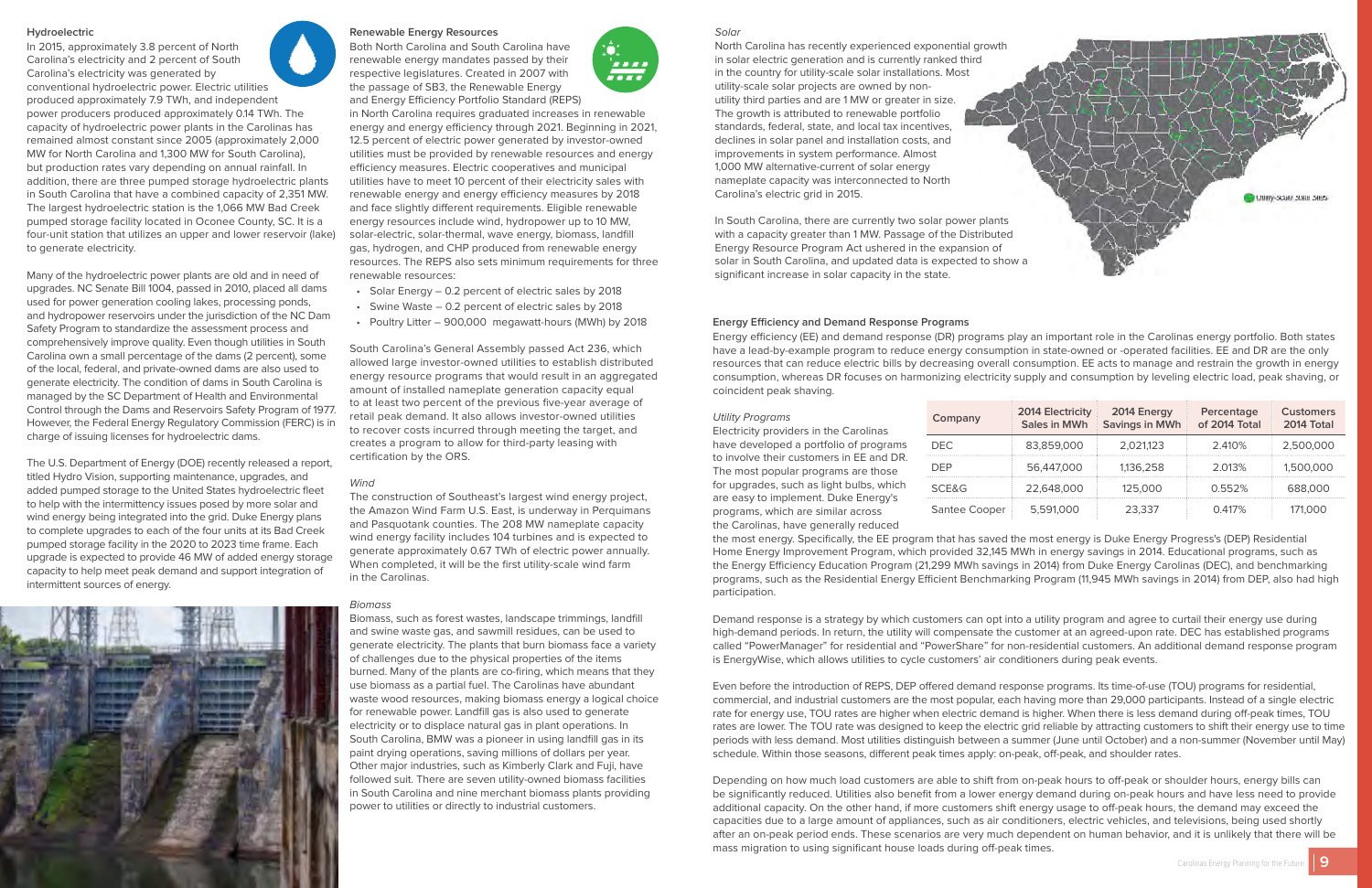Specifically in South Carolina, SCE&G has two demand response programs. An interruptible program for large customers and a standby generator program. According to the 2016 integrated resource plan (IRP), these programs represent over 250 MW on their system. Santee Cooper also offers a TOU rate or seasonal rate for its customers.

Five of South Carolina's electric cooperatives have on-bill financing programs that use the common brand, "Help My House." The programs us the "whole-house" approach to evaluate the house as a system. Efficiency improvements include air sealing the home and ductwork, upgrading the HVAC system, and installing insulation. As of May 2015, 548 homes had been retrofitted through the program, saving approximately 4,140 MWh of electricity per year.

#### State Programs

The Carolinas establish their own legislative plans to individually achieve energy efficiency goals. Many states currently have renewable portfolio standards (RPS). The North Carolina standard expands the RPS to a REPS (Renewable Energy and Energy Efficiency Portfolio Standard) by requiring a minimum amount of electricity to be generated by renewable energy or energy efficiency measures.

Also in North Carolina, the NC Utility Savings Initiative (USI) aims to make public buildings more energy efficient by supervising the cost and use of energy and water in the state's facilities. The USI achieved a 32 percent reduction in energy use intensity in 2015 from the 2002-2003 baseline, resulting in a cumulative savings in excess of \$1 billion.

In South Carolina, the SC Government Energy Conservation and Efficiency Act requires that state agencies, public school districts, and all public entities reduce energy use by 20 percent by 2020, using 2000 as a baseline. The requirements are defined as total site energy consumption per gross square foot. The South Carolina Energy Office has also enacted loan, grant, and incentive programs to support energyefficient investments. Two energy efficiency loan programs, the ConserFund Loan and the ConserFund Loan Plus, assist government and non-profit entities in carrying out energy efficiency projects. Both offer a minimum loan amount of \$25,000 and a maximum of \$500,000 per fiscal year. Unlike ConserFund, ConserFund Plus consists of 70 percent as loan and 30 percent as grant and is only available to state agencies, public K-12 schools, and state-supported colleges and universities.

An additional loan program is the Energy Efficiency Revolving Loan (EERL), which is funded by the DOE to stimulate investments into energy measures and improvements. South Carolina and Alaska are the only states offering this kind of loan. The funds are meant for business and industry; however, utilities, non-profits, and governmental facilities can be eligible under certain circumstances.

#### **Other Programs**

The Carolinas also have numerous companies and local organizations focused on achieving a more sustainable and energy-efficient future.

The SystemVision program by Advanced Energy provides training and technical support to encourage high standards of energy efficiency in the construction of affordable housing in North Carolina. Advanced Energy issues a two-year heating and cooling bill guarantee to all homes under the program. SystemVision states that the average heating and cooling costs for a certified home rarely exceed \$30 per month. Annual heating and cooling costs that exceed the guarantee are reimbursed by Advanced Energy, and further investigation is done to remediate the issue. Funding for this program is provided by the North Carolina Housing Finance Agency.

Envision Charlotte is a non-profit organization whose objective is to help Charlotte, NC, become one of the most sustainable urban cores in the country. It partners with public and private entities, property managers, universities, and utilities to implement technologies and strategies to reduce energy and water consumption, waste, air pollution, and the cost of doing business. Envision Charlotte has an ambitious goal to reduce energy use in Uptown Charlotte by 20 percent in five years.

New home partners have built more than 80,000 ENERGY STAR certified homes to date in the Carolinas. Fifteen percent of all new homes built in North Carolina in 2015 received the ENERGY STAR certification. North Carolina ranks sixth nationally in terms of states with the highest market share of ENERGY STAR homes and conserves 10,000 MWh each year through this initiative. Additionally, it has 23.7 million square feet of ENERGY STAR certified buildings and plants. The private sector has also been implementing EE measures. For example, energy conservation efforts by Food Lion, based in Salisbury, NC, saved 71,250 MWh in 2015 at its 1,100 stores in the Southeast and Mid-Atlantic. It would take about 700 million cubic feet of natural gas or 200 acres of solar panels to produce the amount of energy that Food Lion saved in one year through its conservation measures.

The City of Greenville, SC, formed the Greenville Green Ribbon Advisory Committee, which is similar to Envision Charlotte. It is a local voluntary program that aims to improve the quality of life within the city. The committee is composed of seven members who advise the city council on topics regarding sustainability and environmental issues. Its goal is to construct and maintain a greener city.

#### **Federal Programs**

Programs and initiatives affecting EE and DR on a nationwide scale are mainly established by the Office of Energy Efficiency and Renewable Energy (EERE) within the DOE. The EERE consists of several offices supporting the DOE's mission of strengthening energy efficiency and renewable power. The Tribal Energy Program Grant provides financial help and training to tribal communities. The funding aims to accelerate the implementation of renewable energy and energy efficiency technologies on tribal lands and is awarded each year through a competitive process. The incentive amount varies by solicitation.

Energy Conservation Subsidy Exclusion is a program that provides non-taxable energy conservation subsidies to customers through public utilities. The program is available to personal and corporate entities, and it includes installations and modifications designed to reduce electricity or natural gas consumption and make energy demand more manageable. Electricity-generating systems registered as "qualifying facilities" under the Public Utility Regulatory Policies Act of 1978 (PURPA) are excluded from this tax exemption. A similar program for agricultural producers and rural small businesses is offered by the Rural Energy for America Program (REAP) established by the U.S. Department of Agriculture. It provides guaranteed loan financing and grant funding to allow EE improvements. The loan ranges between \$5,000 and \$25 million. The maximum grant is \$250,000. The program seeks to increase energy-efficient installations in rural areas and to reduce long-term energy costs.

To finance EE improvement of existing homes or to increase buying power for new energy-efficient homes, residential homeowners and homebuyers can make use of Energy Efficient Mortgages (EEM). This support from the U.S. government is insured through the Federal Housing Authority (FHA) or Veterans Affairs (VA) programs. EEM receives support from the ENERGY STAR program, which allows lenders of EEM to promote themselves as ENERGY STAR partners. For utility systems that are responsible for providing retail electric service to rural areas, the U.S. Department of Agriculture Rural Utilities Service offers the Energy Efficiency and Conservation Loan Program (EECLP). Businesses can borrow money to develop new energy service products within their service territories. For example, the money could be used for customers to install energy efficiency measures and repay the loan to the utility through their electricity bill.

State, local, and tribal governments can apply for Qualified Energy Conservation Bonds (QECBs). QECBs are tax credit bonds for qualified energy conservation projects. The definition of "qualified energy conservation projects" includes energy efficiency capital expenditures in public buildings that reduce energy consumption by at least 20 percent, as well as green community programs and renewable energy production projects, and campaigns of public energy efficiency education. Established in 2008, the loan program was expanded by the American Recovery and Reinvestment Act to the bond volume of \$3.2 billion. Additional federal programs include the Residential Energy Efficiency Tax Credit, Business Energy Investment Tax Credit, Energy Efficient New Homes Tax Credit for Home Builders, Fannie Mae Green Initiative Loan Program, FHA PowerSaver Loan Program, Low Income Home Energy Assistance Program (LIHEAP), Modified Accelerated Cost-Recovery System (MACRS), Renewable Electricity Production Tax Credit (PTC), Sales Tax Exemption for Hydrogen Fuel Cells, U.S. Department of Energy Loan Guarantee Program, USDA – High Energy Cost Grant Program, USDA – Repowering Assistance Biorefinery Program, and Weatherization Assistance Program (WAP).

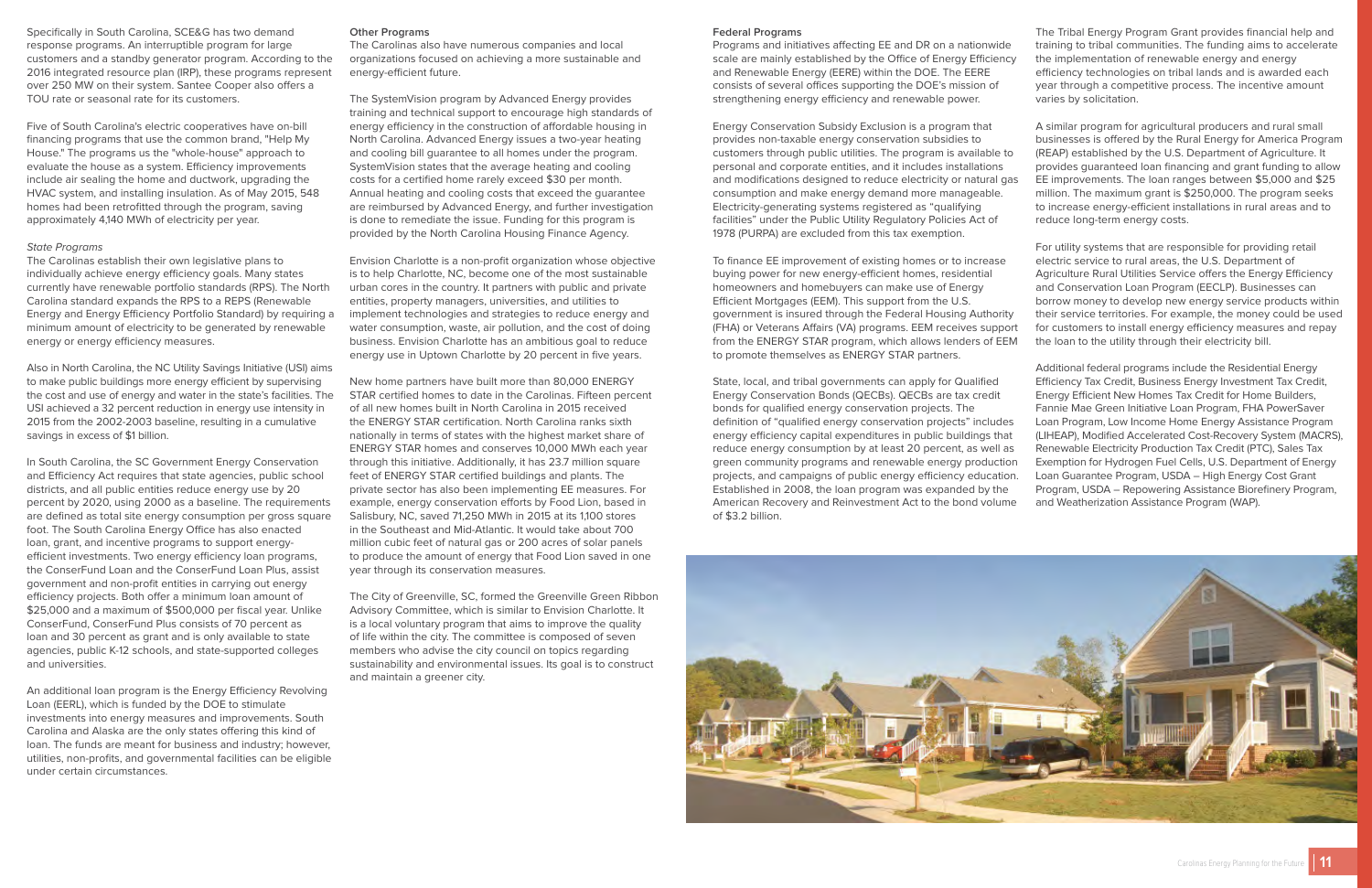Affordability, environmental impacts, fuel availability, reliability, resiliency, safety, and security are all major considerations in energy resource planning by electric utility providers and energy policy makers in North Carolina and South Carolina. These objectives are best achieved with a diverse portfolio of cost-effective, zero-emissions energy resources, clean burning natural gas-fired generation, and energy demand reduction measures (including energy efficiency and demand-side management).



#### Nuclear power has been, and will

likely continue to be, the primary source of base load clean energy in the Carolinas, currently providing more than 90 percent of its emissions-free electricity. The Carolinas' highly acclaimed nuclear energy cluster, comprised of about 150 companies concentrated around the Charlotte area, sets the region apart as a global leader in nuclear energy and positions it to favorably advance nuclear energy in a cost competitive manner. Over the next 15-year planning horizon, the Carolinas are expected to strengthen their nuclear leadership, with the V.C. Summer Units 2 and 3 coming online by 2020 and potentially two Duke Energy nuclear units in 2026 and 2028. By 2030, the Carolinas could have sufficient nuclear generation capacity to produce enough electricity to meet half of the two states' projected energy needs. The four new units are expected to generate emissions-free electric power for 80 years or more.

Future renewable energy growth, required to meet REPS mandates, is expected to be dominated by solar energy facilities due to the Carolinas' lack of cost-effective and unrestricted wind energy resources. The capacity of solar energy facilities interconnected to the Duke Energy grid in the Carolinas may quadruple within the next 15 years.

In the coming decades, coal-fired power will likely continue to be displaced with lower-emitting natural gas-fired generating facilities. In recent years, Duke Energy has retired about 3,650 MW of its coal generation capacity in North Carolina and South Carolina and plans to shut down another 1,545 MW of coal-fired units by 2030. To offset the loss of these resources and meet growing energy demands, Duke Energy projects, in its 2016 IRP, to build almost 6,000 MW of natural gas generation capacity, bringing the total to more than 15,000 MW by the end of the next decade.

Natural gas generation is the current market choice for new electric power generation. It emits much less pollution than other fossil-fueled sources, has low capital investment, and has low operating costs thanks to the abundant supply of affordable natural gas in the United States brought about by the recent shale gas revolution. However, because a natural gas power plant requires on-demand fuel with limited storage options, and the bulk of its generation cost is the cost of natural gas, it can be highly impacted by supply disruptions and price volatility, and also requires more supply infrastructure. The nationwide ongoing shift from coal to natural gas may affect supply and demand for natural gas, possibly leading to price instability and pressures on supply. Future development of potential shale gas and coalbed methane resources in North Carolina could help minimize these impacts.

Energy conservation measures and demand supply management will play an important role in slowing the growth of energy consumption and winter and summer peaks. For example, Duke Energy anticipates that by 2031 its EE measures can achieve an annual energy savings of 5.8 TWh and a winter peak reduction of 951 MW, and its demand-side management (DSM) programs can reduce winter peak by 1,207 MW.

#### **Integrated Resource Planning**

Each year, regulated investor-owned electric utilities in North Carolina and South Carolina submit integrated resource plans (IRPs) to project how they will meet future peak load and energy consumption growth.

Expected load growth and projected generation capacity mix

| <b>Utility</b> | State(s)  | <b>Annual Growth Rate</b> |                       |                       | <b>Projected 2031 Generation Capacity Percentages</b> |     |          |              |                      |                  |
|----------------|-----------|---------------------------|-----------------------|-----------------------|-------------------------------------------------------|-----|----------|--------------|----------------------|------------------|
|                |           | Energy                    | <b>Winter</b><br>Peak | <b>Summer</b><br>Peak | <b>Nuclear</b>                                        | Gas | Coal/Oil | <b>Hydro</b> | RE/EE/<br><b>DSM</b> | <b>Purchases</b> |
| Dominion       | <b>NC</b> | 1.5%                      | 1.5%                  | 1.5%                  | 14%                                                   | 54% | 18%      | 9%           | 4%                   | $1\%$ *          |
| <b>DEC</b>     | NC, SC    | 1.1%                      | 1.3%                  | 1.2%                  | 30%                                                   | 25% | 21%      | 12%          | 12%                  | 0.3%             |
| <b>DEP</b>     | NC, SC    | 1.1%                      | 1.3%                  | 1.1%                  | 13%                                                   | 49% | 15%      | 1%           | 19%                  | 3%               |
| Santee Cooper  | <b>SC</b> | $- -$                     | $- -$                 | $- -$                 | 20%                                                   | 19% | 59%      | 2%           | 1%                   | $- -$            |
| SCE&G#         | <b>SC</b> | 1.3%                      | 1.7%                  | 1.2%                  | 30%                                                   | 30% | 25%      | 12%          | 3%                   | 0%               |

\* Does not include EE and DSM

# From 2015 IRP with the percentages of 2030 generation capacity

Santee Cooper is not an IOU but does submit an IRP to the SC Energy Office

#### **Duke Energy Projections**

The 2016 IRPs for Duke Energy Carolinas (DEC) and Duke Energy Progress (DEP) are Duke Energy's best projections of how its portfolio will look over the next 15 years based on current data assumptions. These projections may change, however, as projected load forecasts, fuel prices, new environmental regulations, and other variables shift. Over the planning period, Duke Energy expects to require more than 8,000 MW of generating resources in addition to its incremental renewable resources, EE, and DSM to meet its customers' needs in the Carolinas.

The annual growth rate of energy consumption for all customers is forecasted to be 1.1 percent. The growth in winter peak demand is expected to outpace the increase in overall consumption and summer peak demand, with an average projected growth of 1.3 percent. Projected electricity consumption annual growth rates by customer class are as follows:

- The commercial class is the fastest growing class, with a 1.3 percent annual projected growth rate.
- The industrial class has a projected annual growth rate of 0.8 to 0.9 percent.
- The residential class has a projected growth rate of 1.1 to 1.2 percent.

In addition to customer growth, plant retirements and expiring purchased power contracts require additional incremental resources to allow Duke Energy to reliably meet future demand. Over the last several years, aging coal plants have been replaced with efficient natural gas-fired combined cycle (CC) units. Approximately 3,650 MW of coal generation capacity have been retired, while about 10,450 MW of coal units, each equipped with emissions control technology, continue to provide electric power to customers in the Carolinas. DEC and DEP have also retired a total of 650 MW less-efficient combustion turbine (CT) units.

#### Natural Gas

Duke Energy recognizes the need for new natural gas plants that are economic, highly efficient, and reliable. In the near future, it plans to make the following additions to its natural gas fleet:

- Complete construction of the 683 MW/653 MW (winter/ summer) natural gas CC plant at Lee Steam Station, Anderson County, SC, in 2017
- Complete a 100 MW/84 MW (winter/summer) Sutton fast start/black start CT in 2017
- Complete 560 MW/495 MW (winter/summer) natural gas CC at Asheville, NC, in late 2019

#### Nuclear Power

- The 2016 IRP continues to support new nuclear generation as an emissions-free, cost-effective, and reliable baseload option within Duke Energy's resource portfolio. The current base plan calls for the following:
	- Uprates at existing nuclear power facilities totaling 135 MW in generation capacity
	- Commercial operation of the first unit at the Lee Nuclear Station by November 2026
	- Study the possibility of a license extension from the current 60 years to 80 years at the Oconee Nuclear Station, extending its operations until the 2053-2054 time frame, and the potential for license renewals for its other nuclear reactors
	- Review the potential need for additional new nuclear capacity so that it is available in advance of the Oconee license expiration



## <span id="page-6-0"></span>PROJECTIONS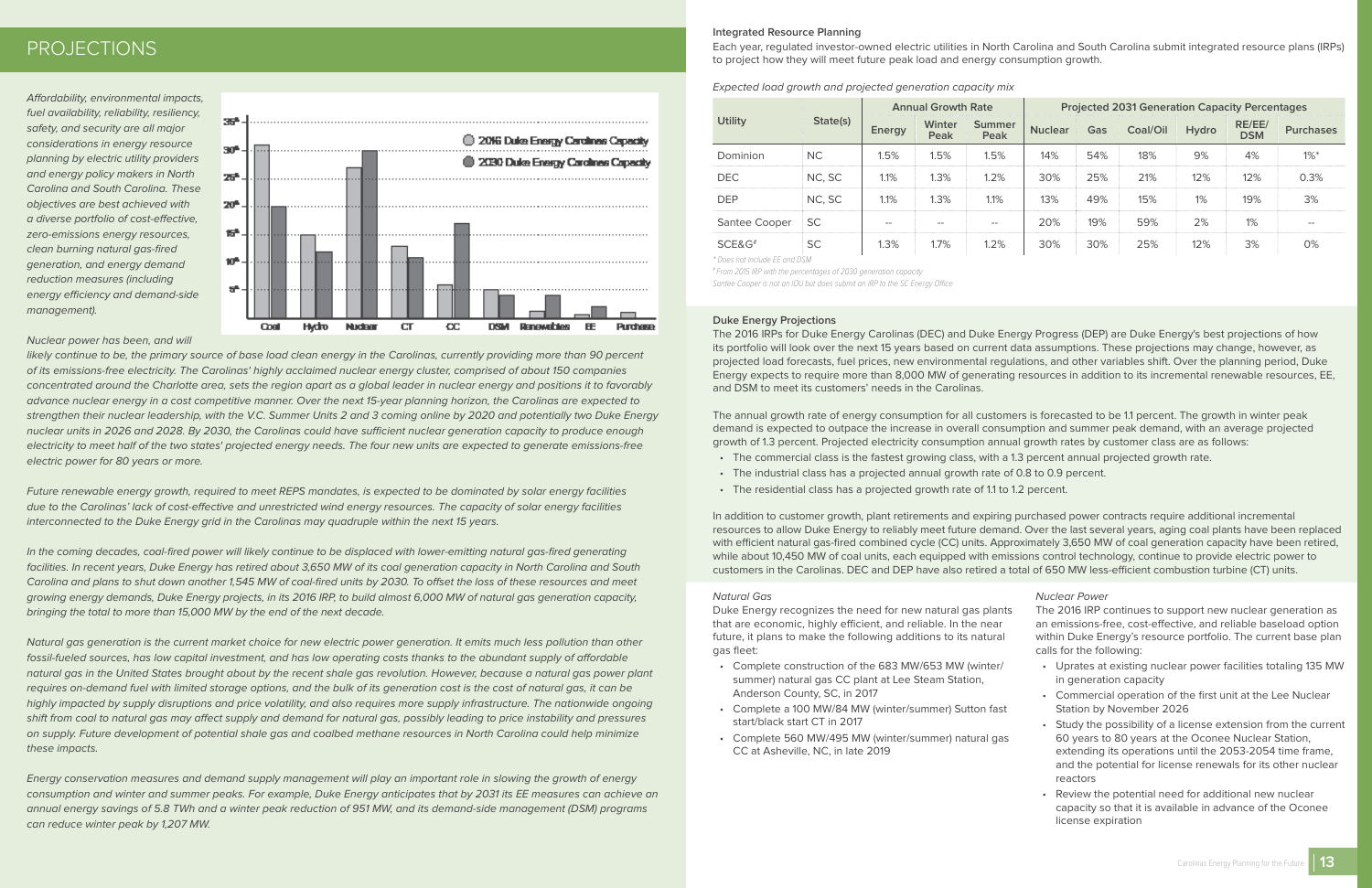#### <span id="page-7-0"></span>Renewable Energy Resources

In response to the signing of the South Carolina Distributed Energy Resource Program, in 2015 DEC was approved of a portfolio of initiatives that would increase the capacity of renewable generation to approximately 84,000 kilowatts (kW) by January 2021, with an option to invest in an additional 44,000 kW. Most of this capacity is expected to be solar photovoltaics (PV). Likewise, solar PV will play a big role in complying with NC REPS.

Renewable mandates, substantial tax subsidies, and declining costs make solar energy Duke Energy's primary renewable energy resource within the 2016 IRP. Most of the new solar energy capacity will be owned by third-party, non-utility investors and be available to Duke Energy through power purchase agreements (PPAs), renewable energy credit (REC) purchases, and utility-owned solar generation. By 2031, Duke Energy expects to have almost 5,000 MW of nameplate solar energy capacity connected to its power grid in the Carolinas.

In its latest IRP, Duke Energy recognizes and plans for the operational limitations of intermittent energy resources. Solar energy cannot be dispatched to meet changing demand from customers during all hours of the day and through all types of weather. However, solar energy in combination with traditional resources can help diversify the energy resource portfolio.

Energy Efficiency and Demand-Side Management EE and DSM programs are supporting efforts to reduce the annual forecasted demand growth over the next 15 years. Duke Energy manages approximately 20 EE and DSM programs that span both residential and non-residential classes, and predicts continued energy and capacity savings from them through the planning period. DSM programs avoid the need for 885 MW of winter peak



generation capacity in 2017 and 1,207 MW of winter peak generation capacity

by 2030.

#### **Dominion Resources Projections**

Dominion's 2016 IRP focuses on continuing development to meet customer needs. Similar to other utility projections, Dominion will shift generation slightly away from coal and toward low- and zero-carbon forms of energy generation, such as natural gas, nuclear energy, and renewable energy. Currently, fossil-fueled power stations relying primarily on coal generate more than 40 percent of the power provided to Dominion customers. However, the IRP projects that nearly 49 percent of capacity additions during the next 10 years will be gas fired, with natural gas making up 43 percent of projected on-peak resource mix by 2025. Over the next 15 years, Dominion plans to shut down 750 MW of coal generation capacity and add 5,250 MW of gas generation and 745 MW of solar energy.

Renewable energy continues to grow in Dominion's generating portfolio. To comply with North Carolina REPS requirements, Dominion will generate and purchase additional renewable energy and use approved energy efficiency programs. According to its IRP, Dominion plans to add 600 MW of solar generation from non-utility generators in its North Carolina service area by 2017. This number includes 308 MW of PPAs that have been signed as of May 2015.



At its Kitty Hawk District Office, Dominion constructed its microgrid demonstration project in July 2014. This project includes innovative renewable generation and energy storage technologies. It uses four different types of micro-wind turbines producing up to 14 kW of power, a 6 kW solar PV array, and a lithium-ion battery integrated with the existing on-site diesel generator and utility feed. A year later, Dominion added two residential-sized fuel cells to study how they interact with the current renewable energy technologies. This project will allow Dominion to better understand how to integrate large amounts of intermittent generation into the grid.

Demand-side resource programs are also a critical part of Dominion's portfolio. Approved or pending DSM programs in North Carolina include the Small Business Improvement Program, the Income and Age Qualifying Home Improvement Program, and the Air Conditioner Cycling Program.



#### **South Carolina Electric & Gas Projections**

South Carolina Electric & Gas Company (SCE&G) is committed to generating more of its power from clean energy sources. Currently, it generates clean energy from hydro, nuclear, solar, and biomass sources, which produce approximately 25 percent of its total generation. By 2021, SCE&G expects to produce 60 percent of generation from clean energy, including nuclear, while 20 percent will come from coal, and 18 percent from natural gas. Total territorial energy sales on SCE&G's system are expected to grow by an average rate of 1.3 percent per year over the next 15 years, while firm territorial summer and winter peak demands will increase at 1.7 percent and 1.2 percent per year. The energy sales forecast for SCE&G is made for over 30 individual categories, which are subgroups of SCE&G's seven classes of customers. The three primary customer classes of residential, commercial, and industrial comprise slightly over 93 percent of sales.

SCE&G's forecasting process is divided into two parts: development of the baseline forecast and adjustments for energy efficiency impacts. Short-range forecasting is defined as the next two years, and long-range is defined as beyond two years. Adjustments were made to the baseline forecast to incorporate factors not reflected in historical experience. These adjustments included more stringent air conditioning, heat pump, and water heater efficiency standards, plus improved lighting efficiencies and the addition of SCE&G's energy efficiency programs.

#### DSM Impact on Forecast

SCE&G expects its EE programs to reduce retail sales in 2016 by approximately 71 gigawatt-hours (GWh). Retail sales after this EE impact are expected to be 22,166 GWh, for a reduction of about 0.32 percent. In 2015, SCE&G had seven residential DSM programs and two non-residential programs. To assess how its EE programs have fared, SCE&G analyzed the reported EE impacts of several other companies from the Southeast. The median EE impact of these companies was 0.18 percent, indicating that SCE&G's programs compare favorably.

#### Potential for Renewable Generation

SCE&G has been actively signing up new customers for solar rooftop systems. Furthermore, in late 2016, SCE&G will allow customers to purchase individual panels of utility-managed solar farms, and they will receive a share of the total system's output on their bills. This arrangement is useful for customers that may not have access to or interest in rooftop solar.

Currently, SCE&G has about 6 MW of solar generation on the system, and by the end of 2016, it will include renewable energy from six new solar electric generating facilities totaling approximately 36 MW. By 2021, SCE&G plans to add up to 100 MW of renewable energy.



#### Nuclear Power, Coal, and Natural Gas

- In 2015, SCE&G reported that Unit 1 at the Summer Nuclear Station produced 20 percent of customers' needs, which amounted to 4,744 GWh. Through August 2042, this unit should produce another 134,665 GWh for SCE&G.
- For Summer Units 2 and 3, SCE&G and Westinghouse agreed to amend the engineering, procurement, and construction. The guaranteed substantial completion dates for these units are August 2019 (Unit 2) and 2020 (Unit 3). By the end of 2021, SCE&G expects to own 60 percent of both units – about 670 MW each – while Santee Cooper will own 40 percent.

### SCE&G had six small coal-fired units totaling 730 MW that did not meet emission standards. Over the past few years,

- SCE&G retired Canadys' Units 1, 2, and 3, and dismantled the coal handling facilities at Urquhart Unit 3 and converted it to be fired with natural gas. The two remaining coal-fired units, McMeekin Units 1 and 2, have a capacity of 250 MW and are required to maintain system reliability until new nuclear capacity is available.
- SCE&G expects to
- convert these to natural gas as well.



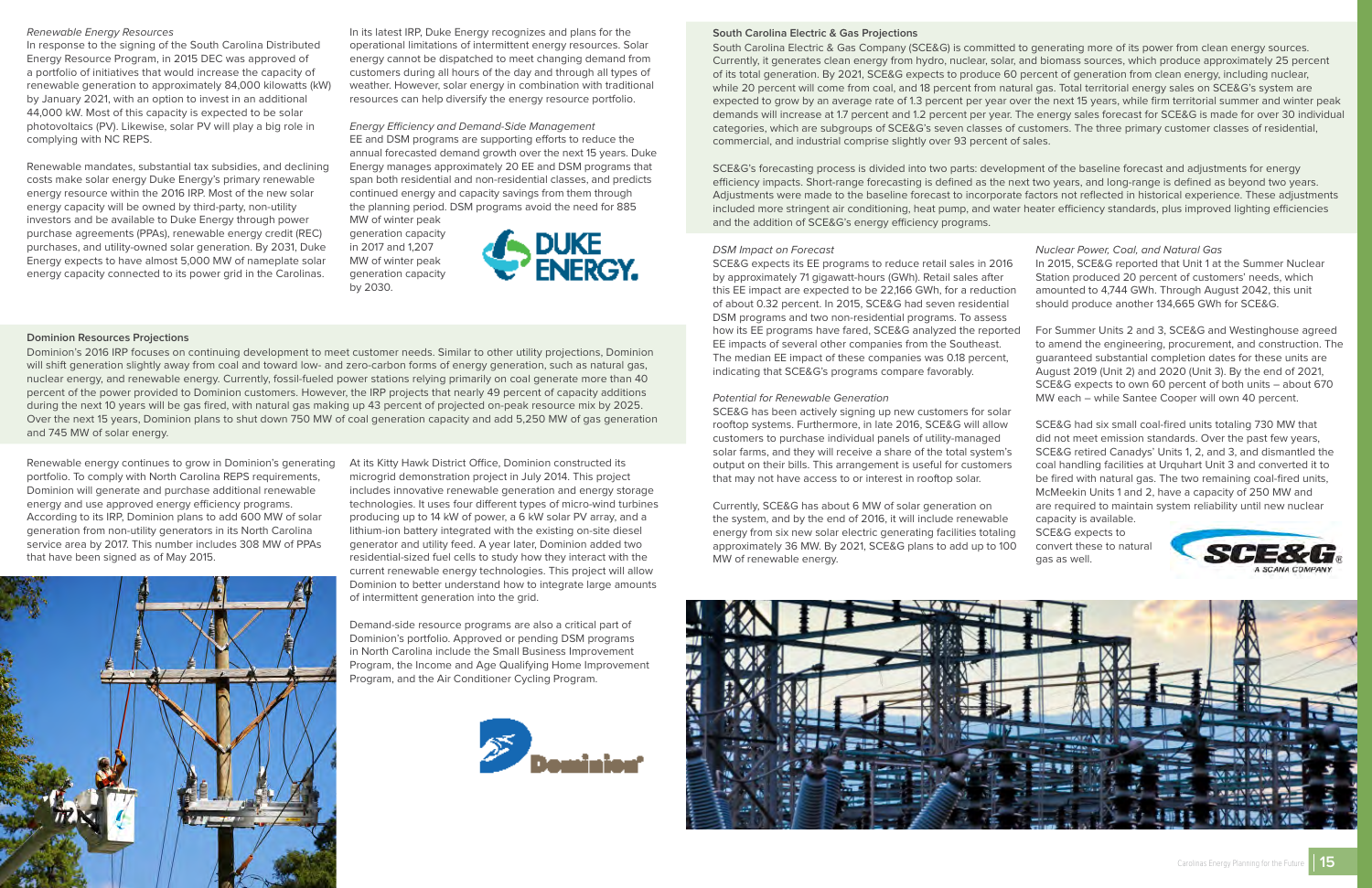#### <span id="page-8-0"></span>**Santee Cooper Projections**

Santee Cooper is South Carolina's state-owned electric and water utility and is one of the nation's largest public power providers. Its systems serve approximately 2 million customers in all 46 counties of South Carolina. Santee Cooper's direct customers currently include 27 large industrial customers, Central Electric Power Cooperative Inc. (Central), and two municipal electric systems, the City of Georgetown and the City of Bamberg. New service agreements were executed in 2013 with Georgetown and Bamberg for 10 years and 20 years, respectively. Central is an association of 20 electric distribution cooperatives that primarily serves residential, commercial, and small industrial customers. In 2013, Santee Cooper's total energy needs were met primarily by coal, at 53 percent, while nuclear energy supplied 11 percent, natural gas supplied 16 percent, and purchases supplied 17 percent. Santee Cooper's generation expansion plans include the following:

- Continue the remainder of the work required to supply, construct, test, and start up two AP1000 nuclear power plant units as is consistent with the AP1000 certified design
- Sell to SCE&G an additional 5 percent ownership interest in Summer Nuclear Units 2 and 3; under the terms of the agreement, SCE&G will own 60 percent of the new nuclear units and Santee Cooper will own 40 percent
- Retire six electric-generating units
- Monitor existing and potential regulation and permitting requirements affecting Santee Cooper's current and future generation facilities
- Periodically evaluate the generation expansion plan to determine the impacts of potential environmental legislation or regulation, changes in load forecast, updated cost information, and more

Santee Cooper is projecting 104 MW of purchased renewable capacity and energy to be under contract by 2020, of which nearly 79 MW are currently in commercial operation.

#### **Electric Cooperatives Projections**

Electric cooperatives are private, independent, and not-for-profit electric utility businesses. They are owned by the consumers they serve and are incorporated under the laws of the state in which they operate. Their membership elects a board of directors to set policies and procedures that are implemented by cooperative personnel. The majority of electric cooperatives are distribution cooperatives, meaning that they deliver at-cost electricity to their members. Some cooperatives, however, are generation and transmission cooperatives that both generate and deliver electricity to their members. Because cooperatives are owned by their members, the net margin above expenses and reserves belongs to the members. Any margin is usually used to improve operations or is redistributed to the cooperative's members. In addition to providing electricity, many electric cooperatives are involved in local revitalization projects and community development.

#### Renewable Resources and Programs

Hydroelectric: Santee Cooper's largest source of renewable energy is from hydroelectric facilities. As Santee Cooper has grown, these hydroelectric units have gradually shifted from the sole source of electric generation to mainly peaking capacity.

Biomass: In 2001, Santee Cooper became the first utility in South Carolina to produce electric power using methane gas from landfills as a fuel source. It now has six sites totaling 28 MW of generating capacity. Bioenergy Technologies' facility is located in Berkeley County and delivers power to Santee Cooper through Berkeley Electric Cooperative. It began producing power in mid-2013. The anaerobic digestion process utilizes pre-consumer food waste, grease, food processing waste, and wastewater sludge to generate 1.6 MW of renewable electricity. Green Energy Solutions (GES) continues to pursue the first agricultural waste-fueled facility, which uses poultry waste in an anaerobic digestion process. Santee Cooper's contract with GES is for production of up to 25 MW of biogasfueled renewable energy from multiple facilities around the state. EDF Renewable Energy completed the construction of two 17.8 MW facilities in Allendale and Dorchester counties. These facilities operate using wood chips and waste wood for fuel and were declared commercial in fall 2013.

Solar: Santee Cooper has developed a Green Power Solar Schools (GPSS) program for middle schools around the state. At participating schools, Santee Cooper and the local electric cooperative install a 2 kW PV solar panel and provide a science curriculum that meets state standards. To train the teachers who will use the curriculum, a similar 2 kW PV panel has also been installed at Santee Cooper's Wampee Conference Center. Currently there are 26 solar school installations across the state with a total capacity of more than 57 kW.



Santee Cooper continues to investigate and utilize solar technology. In addition to the GPSS installations, Santee Cooper built a 16 kW solar pavilion at Coastal Carolina University, a 20 kW installation at the Center for Hydrogen Research in Aiken, and a second 20 kW installation in December 2009 at the Technical College of the Lowcountry in Bluffton. With partial funding from the American Recovery and Reinvestment Act, Santee Cooper completed the 311 kW Grand Strand Solar Station in Myrtle Beach in early 2011. The installation of an 8 kW solar project in Rock Hill was also completed in early 2014.

Wind: In 2005, Santee Cooper began investigating the wind generating potential in South Carolina. Santee Cooper partnered with the DOE and the South Carolina Energy Office to contract with AWS Truepower to provide wind mapping. Since the completion of the mapping, Santee Cooper has joined several partnerships to further study the potential of wind generation.

Santee Cooper helped install and maintain anemometer towers at Waites Island in Horry County and the Baruch Institute in Georgetown. To complete these projects, Santee Cooper worked with Coastal Carolina University, Clemson University, Savannah River National Laboratory, Secondwind, and the Baruch Foundation. The towers proved that inland wind resources were not strong enough to sustain utilityscale wind turbines; however, they also partially validated the estimates produced by AWS Truepower in 2005 that predicted that a large wind resource exists in South Carolina's offshore waters. In addition, the Baruch Tower was used to validate an emerging wind-measuring technology that was developed by Secondwind.

A 2.4 kW Skystream wind turbine was installed at Oceanfront Park in North Myrtle Beach in November 2010 and has since been in continuous operation. Santee Cooper continues to investigate the possible installation of additional small wind turbines at public locations where wind is determined to be adequate.

North Carolina's 26 electric cooperatives provide electricity to more than 2.5 million people across 93 of the state's 100 counties. They project an annual average growth of 1.2 percent from 2013 through 2022. North Carolina's cooperatives also comply with NC REPS. South Carolina has 22 electric cooperatives, of which two are generation and transmission cooperatives that serve as wholesale power providers to other electric cooperatives and do not serve retail customers. South Carolina's electric cooperatives serve over 1.5 million people in all 46 counties. Electric cooperatives seek to serve their members and offer generated 4,687 MWh in its first year. Each individual cooperative also manages programs to benefit the members in its territory. These programs include community solar, electric vehicle charging station installations, appliance rebates, smart meters, time-of-use rates, on-bill financing, and more. The North Carolina and South Carolina cooperatives are in a unique position to be able to offer innovative programs

advanced solutions to meet their needs. These solutions have included new energy efficiency programs, renewable energy investments, bill payment options, and technology upgrades. They also maintain and update generation and transmission equipment. For example, North Carolina's electric cooperatives recently began commercial operation of two peaking plants to replace the power supplied by expiring power supply contracts and to meet the growing electric needs of members. In South Carolina, the electric cooperatives recently partnered with



Santee Cooper to build the state's largest solar farm, which

for their members and plan for future changes based on their members' needs and wants.





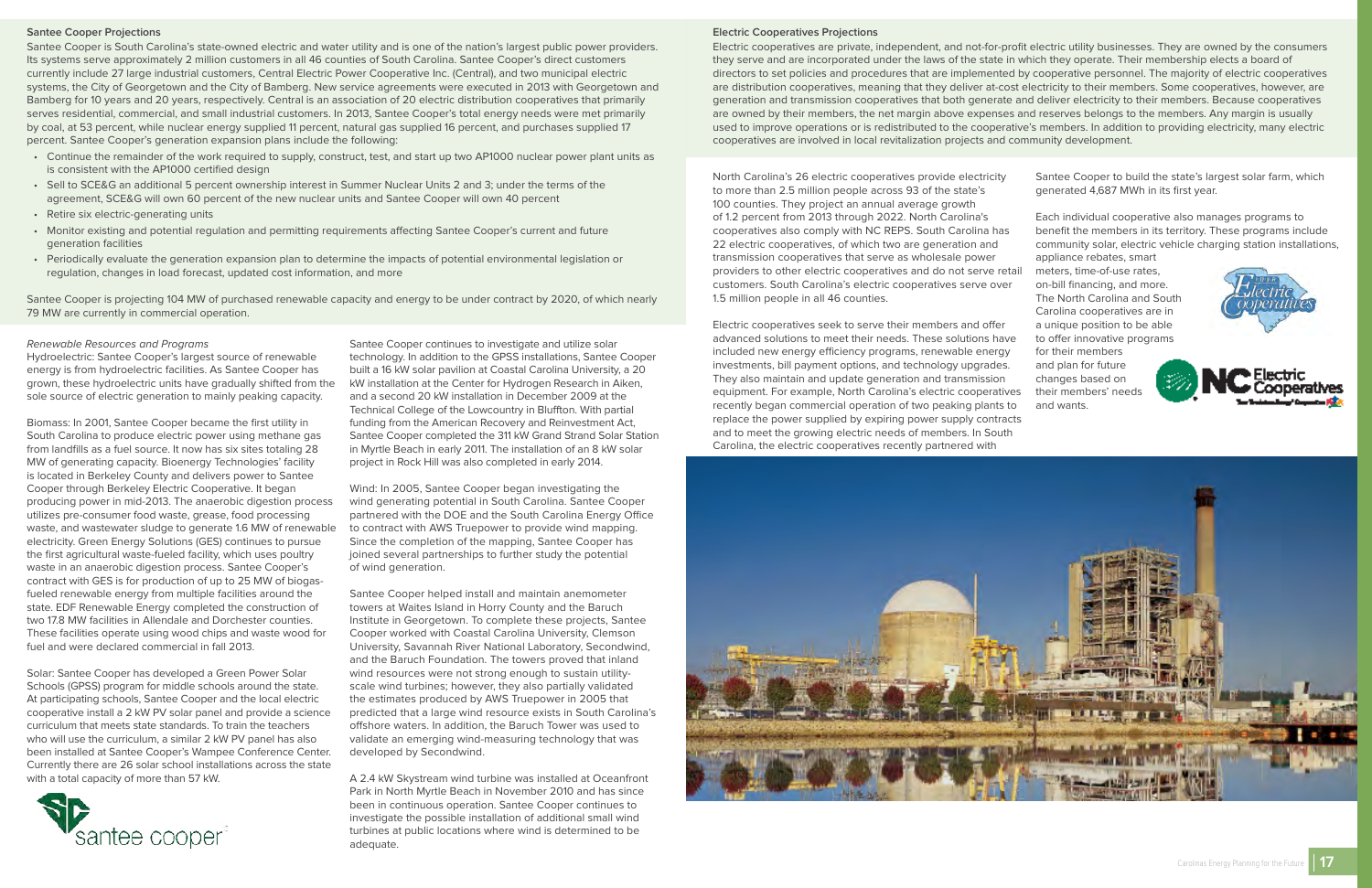North Carolina and South Carolina are linked in many ways: they border the Atlantic Ocean in the east and mountains in the west, three of South Carolina's four major rivers flow out of North Carolina, and weather patterns and storm damage issues are similar. The two states also share major highways, rail lines, and electric, petroleum, and gas transmission lines. Their energy futures are inextricably linked by the fact that the majority of citizens in both states are served by a single utility, Duke Energy, and many are served by a SCANA subsidiary.

The region's electric utilities have historically pursued the least cost generation that would ensure reliable service and comply with all applicable environmental regulations. This approach favored the operation of large nuclear and coal plants for baseload generation, hydroelectric and small coal units for intermediate load, and natural gas/oil peaking and hydroelectric plants to meet high demand. The setup has been successful, as average electric rates across all market sectors are lower than the national average (9.91 cents/kilowatt-hour [kWh] vs 10.83 cents/kWh), and the states have an excellent record of reliable power dispatch (over 99.99 percent).

#### **Coal**

Although coal plants have provided low cost and reliable electric power in the Carolinas for decades, there is little public support for building new plants. Furthermore, coal appears to no longer be a least cost option for new generation when the expense of carbon capture and other externalities are considered. The costs and resulting emissions increase of ramping a coal-fired unit up and down to integrate renewable energy are generally higher than that of a more efficient natural gas-fired unit.

None of the electric utilities serving the Carolinas plan to add coal to their portfolio during the next 15-year planning horizon, but all plan to continue to operate most of their current coal fleet as a least cost option. As other generation sources are added to meet energy consumption and peak demand growth, coal's contribution will likely continue to decline and may be only a fourth of the total generation capacity in the Carolinas by 2030. This "flipping" of coal for gas will have obvious and significant benefits to the Carolinas' air quality. However, the challenge will be to recognize that coal's contribution to ensuring electric power is available on demand and to add the right balance of new generation growth. It will be important to add new dispatchable energy resources with local fuel storage to maintain reliability and minimize fuel volatility risks.

#### Coal Ash

Coal ash is an unavoidable byproduct of the combustion of coal. It consists of fine particles that are driven out of the boiler with the flue gases (fly ash) and ash that falls in the bottom of the boiler (bottom ash). The chemical composition of coal ash is determined primarily by the chemistry of the source coal and the combustion process.

Coal ash is reused in various ways. The most common reuse is substituting cement and sand in concrete and using it in embankments and other structural fills. Other uses include mine reclamation, loose application for ice control, or even cosmetics, toothpaste, and kitchen counter tops.





The remaining coal ash is placed in landfills and impoundments. In North Carolina, this amounts to an estimated 102 million tons of ash. About 60 percent of disposed fly ash is managed dry in landfills, and 40 percent is managed wet in impoundments, with a long-term trend toward increased use of dry management practices. Wet storage in ponds has been found to cause a number of problems. Wet storage of coal ash can lead to slow leakage of contaminants and led to the failure of a stormwater pipe below a pond that allowed 39,000 cubic yards of ash to spill into the Dan River. The North Carolina Department of Environmental Quality and Duke Energy also entered into a settlement regarding Duke's role in the Dan River spill. While North Carolina has taken great strides to deal with the coal ash problem and mandate that every coal ash pond in the state be permanently closed, coal ash has been a controversial topic in recent years.

North Carolina's coal ash laws require the closure and remediation of all coal ash sites. High priority sites must be closed by 2019, intermediate sites by 2024, and low priority sites by 2029. The North Carolina Department of Environmental Quality classified all 33 coal ash sites in North Carolina as intermediate or high risk. Under state law, some of these sites may be reclassified as low priority only if the owner/operator takes action to lower risks to public health and the environment, such as strengthening coal ash pond dam integrity and providing alternative water supply. All of South Carolina's storage sites that have been evaluated are classified as low or intermediate risk.

#### <span id="page-9-0"></span>**Electric Municipalities Projections**

North Carolina Public Power represents municipally-owned and -operated electric service, which makes up approximately 10 percent of total residential electric sales in the state. In all, public power serves more than 500,000 customers in more than 70 communities. Fifty-one of these communities are part of two municipal power agencies: North Carolina Municipal Power Agency 1 (NCMPA1) and North Carolina Eastern Municipal Power Agency (NCEMPA). Public power customers and the two municipal power agencies receive support from ElectriCities, which is an organization providing a variety of customer service programs and distribution assistance endeavors.

NCMPA1 consists of 19 municipal electric systems in central and western North Carolina. In 2015, it supplied almost 5.3 TWh of electricity to its customers. NCMPA1's energy portfolio is comprised of 95 percent nuclear power, making it among the smallest emissions profiles nationally. It owns 75 percent of the Catawba Nuclear Station Unit 2, which is operated by Duke Energy. In addition, NCMPA1 owns and operates 34 diesel peaking generators and has wholesale power purchase agreements with Duke Energy, Southeastern Power Administration, and Southern Power Company.

NCEMPA consists of 32 municipal electric systems in central and eastern North Carolina. In 2015, NCEMPA supplied 7.5 TWh of electricity to its customers. Up until its asset sale, effective August 1, 2015, NCEMPA owned 700 MW of power generation, including a portion of two nuclear energy facilities and two coal power plants operated by Duke Energy. NCEMPA is now dependent on purchased power, but its members are allowed to receive unlimited capacity and unlimited energy from Duke Energy during the contract period (30 years) as part of the asset sales agreement.

Under NC REPS, municipal power providers must reach up to 10 percent of their energy through renewable or energyefficient resources by 2018. To meet these mandates in a least cost manner, NCMPA1 and NCEMPA offer energy efficiency programs to encourage energy conservation and efficient energy use. They also have purchase agreements for RECs generated from in-state and out-of-state solar photovoltaic, biomass power plants, poultry and swine waste and out-ofstate wind energy. NCMPA1 also receives renewable energy from a solar photovoltaic generation plant in Shelby, NC.

South Carolina municipal electric utilities are organized by the South Carolina Municipal Power Systems (SCAMPS). This association connects the 21 publicly-owned utilities in the state. SCAMPS provides aid in times of dire need and offers a number of services to its members, including legislative initiatives, public relations programs, and training for electrical personnel.

Ten of the communities, all in the northwest part of South Carolina, form the Piedmont Municipal Power Agency (PMPA). This agency provides wholesale electric service to more than 100,000 residential, commercial, and industrial customers. It supplies electricity primarily through a 25 percent ownership interest in Catawba Nuclear Station Unit 2, which provides 277 MW of capacity output. Additional power supply requirements come from Santee Cooper.

PMPA provides a variety of services to its customers, including community outreach, energy safety and conservation tips, assistance attaining RP3 designation, and load forecasts. It also offers access to Energy Depot, which is a suite of online tools and resources to help customers learn more about their energy use. In its most recent strategic plan, PMPA outlined rates, load management, reliability, and financial stability as the most important initiatives to examine in the coming years.

**19**

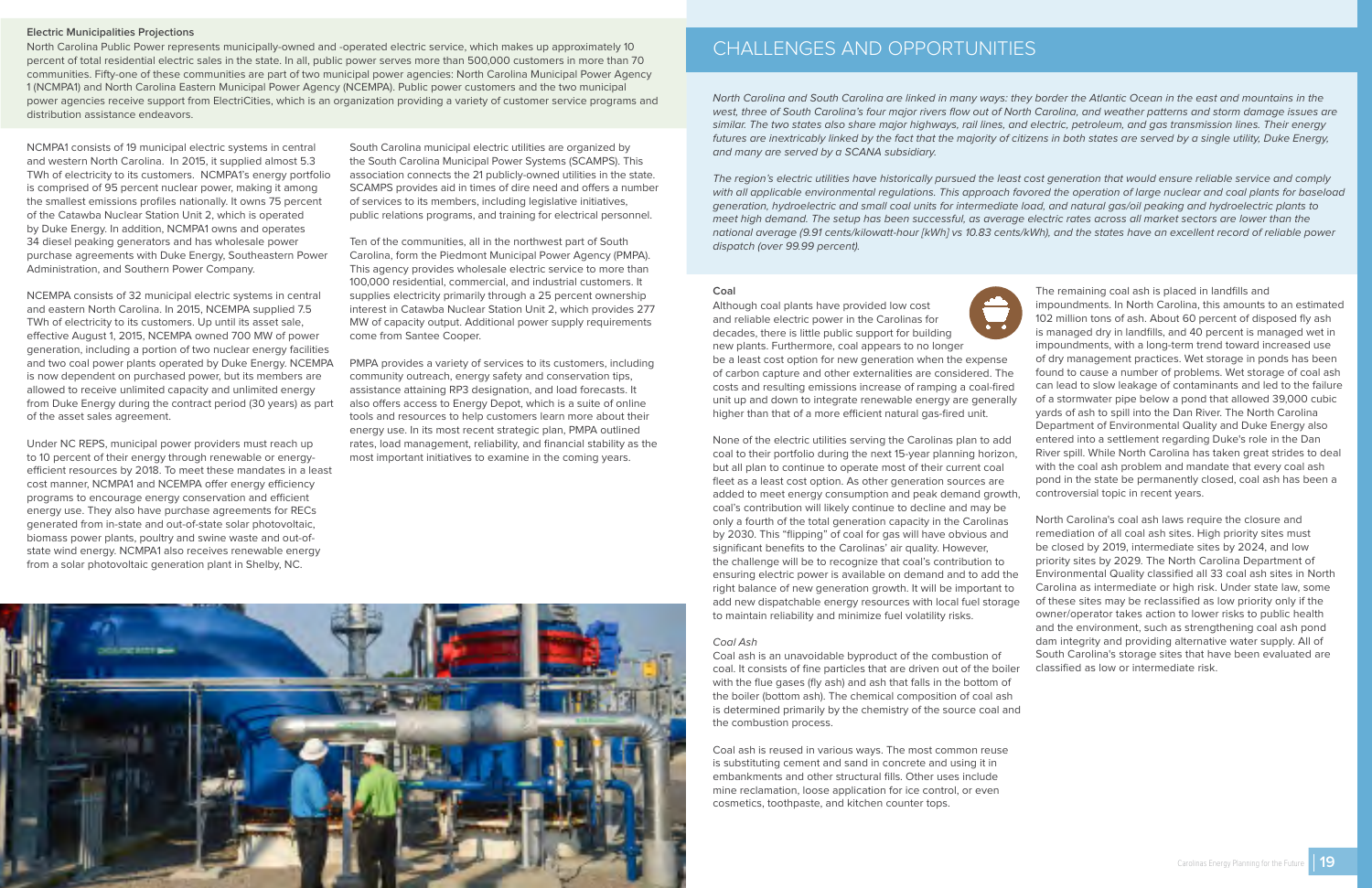#### <span id="page-10-0"></span>**Natural Gas**

Natural gas demand has been rising in the Carolinas, and is expected to continue to rise, mostly due to increasing reliance on natural gas for electricity generation. Large declines in the cost of



natural gas power generation have occurred in the last seven years as technological advancements have made gas combined cycle plants more efficient and access to United States shale gas more economical. As natural gas burns cleaner than other fossil fuels, air quality in the Carolinas should continue to improve.

North Carolina may be susceptible to potential supply constraints. One interstate pipeline system (Transco) transports the vast majority of its natural gas supply from predominantly one region (the Gulf Coast). South Carolina is served by Transco and by the Southern Natural Gas Company interstate pipeline, which transports natural gas supplies from Southwestern production areas.

Adequacy of local gas storage could also be an issue. The Carolinas have no in-state underground gas reservoirs. Both states have liquefied natural gas (LNG) storage facilities, but their LNG storage capacity has not risen in proportion to the increasing demand.

Companies have recognized the need for more pipeline capacity and diversity in supply. The Williams Co.'s five-year plan, beginning in 2013, is to increase the Transco pipeline capacity by 50 percent and tap into shale gas supplies in Pennsylvania and West Virginia. Additionally, Dominion Transmission, in partnership with Duke Energy, Piedmont Natural Gas, and AGL Resources, proposes to bring 1 million Dt/day of natural gas into eastern North Carolina from West Virginia with the planned ACP project. Within the next two to three years, North Carolina should have a redundancy of gas supply and delivery, closer access to gas fields, and the pipeline capacity to supply its increasing gas needs. Proposed pipeline projects, which will shorten the amount of time it takes to move natural gas into the Carolinas from supply markets, may offset some of the local gas storage needed. The enhanced gas infrastructure should also bring economic development opportunities, particularly in eastern North Carolina.

#### **Hydropower**

Hydropower is a dispatchable resource that generates emissions-free electric power. Existing conventional plants are relatively inexpensive to operate. The majority of hydropower plants were built before World War II and some before World War I. The primary hydropower fleet in the Carolinas consists of 40 plants in North Carolina and 37 in South Carolina, including three pumped storage plants. The Bad Creek and Jocassee pumped storage facilities operated by Duke Energy and the Fairfield pumped storage plant operated by SCE&G provide the vast majority of energy storage capacity for the Carolinas. Several hydro dams will come up for relicensing before 2030. The licensing process will need to address issues including safety, wildlife habitat preservation, and water demand.



Nuclear energy is an integral part of the North Carolina and South Carolina clean energy future. Reliance on nuclear power in these two states is projected to increase moderately between now and 2030. Policy certainty will be key in continuing nuclear energy growth beyond the V.C. Summer Units 2 and 3 coming online. Long-term energy policies that recognize the value of generation diversity, on-site fuel, the ability to dispatch electricity on demand, energy availability during critical peak demand, and low emissions could successfully advance nuclear energy development.

Helping the public and policy makers become better informed about the safety of nuclear power will be important. A common concern is with the radiation associated with nuclear power generation. While high-level radiation is known to cause serious health problems, there is little direct evidence to show that lowlevel radiation is harmful.

The NRC oversees the construction and operation of nuclear facilities. The comprehensive design standards and site operation procedures that are required have been effective at preventing radiation releases, but add significant costs to plant construction. The NRC calls for multiple layers of defense, including specifying that nuclear plants be fabricated with the highest quality of materials and equipment, undergo rigorous inspections, be equipped with early leak detection systems, have emergency cooling systems capable of preventing a meltdown, and have secure containment designed to hold all potentially released radioactivity in the unlikely event of a meltdown.

Each plant must be capable of withstanding hurricanes, floods, tornadoes, tsunamis, and earthquakes and have effective security strategies in place to defend against physical attacks, insider threats, and cyber-attacks. The NRC continually monitors the potential for new or heightened risks and establishes safeguards against these risks as needed. All of the nuclear power plants operating in the Carolinas are equipped with the highest level of protection.

Since 1977, United States policy has forbid reprocessing of used nuclear fuel. DOE was directed to establish a national high-level nuclear waste repository for spent fuel and other high-level radioactive waste, but has yet to do so. In the interim, spent fuel is securely stored at nuclear plant sites in wet storage (steel-lined, water-filled concrete pools) and dry cask storage (concrete and steel containers). While there is still ample spent fuel storage capacity remaining at each of the Carolina nuclear plants, it is imperative that the federal government provide a permanent solution for the long-term management of high-level nuclear waste to advance nuclear power projects.



Most statistics indicate that the turnover and retirement rates in the energy industry, especially nuclear, are greater than the rate of new hires. The nuclear power industry requires highly competent workers. It has formed partnerships with universities, community colleges, and other institutions to educate and train the future nuclear energy workforce and retrain the current one. The U.S. Department of Labor predicts as much as half of the nation's utility workforce will retire by 2024.

Well in advance of new construction, the Carolinas will need to establish new programs in community colleges and state universities that will provide students the technical skills and STEM (science, technology, engineering, and math) education they need to work in the nuclear energy field. The Carolinas already have substantive energy research and a curriculum base at nine universities (Appalachian State, Clemson University, Duke University, N.C. State University, N.C. Agricultural & Technical State College, University of North Carolina-Chapel Hill, University of South Carolina, University of North Carolina Charlotte, and Wake Forest University). By committing to a new nuclear power plant by 2020, the Carolinas will be well positioned to take advantage of the V.C. Summer and Georgia Power – Plant Vogtle workforce supply chain.

All 12 of the nuclear power reactors currently operating in the Carolinas were built between 1970 (Robinson 2) and 1987 (Shearon Harris). These plants were originally licensed to operate for 40 years but have each received a 20-year operating license extension. It is likely that utilities will seek another extension; however, to date no United States nuclear plant has been licensed to operate for 80 years. Renewals require long-lead planning of 10 years or more and could include extensive plant upgrades. The NRC is considering if new rules should apply to nuclear power facilities operating beyond 60 years. Presently, there are few prohibitions against another 20-year extension. Assessment models developed by DOE and the Electric Power Research Institute (EPRI) indicate nuclear plants can operate safely out to 80 years.





#### **Renewable Energy**

Renewable energy resources offer the promise of improved air quality and reduced environmental impacts but are currently more expensive than conventional energy sources. A major challenge



- facing the expansion of renewables is that solar and wind energy are intermittent resources that cannot be dispatched to meet changing customer demand during all hours of the day and night or through all types of weather. The existing grid is limited in its capability to integrate large amounts of renewable energy sources. Keeping the grid running reliably is a balancing act, where the amount of power put into the grid must equal the amount taken out. A utility's control systems continuously ramp generating units up or down to meet the electric demand of its customers. With the variability of
- renewable energy sources, this balance becomes increasingly difficult to maintain. A modernization and hardening of the existing infrastructure will allow the integration of new technologies, such as battery storage and microgrids. To participate in the innovation coming to fruition in the electric sector (e.g., solar panels, wind turbines, electric vehicles, battery storage, and microgrids), the Carolinas will require an advanced, integrated grid to manage and optimize the increasingly dynamic flow of electricity.

#### Wind

Although both North Carolina and South Carolina have significant wind resources, only one utility-scale wind development is underway (Amazon Wind Farm U.S. East in northeastern North Carolina), which will be generating electricity by the end of 2016. Viewshed issues are significant in both states, not only along the coastlines but in the mountains as well (North Carolina has the Ridge Law that effectively prohibits wind power in its mountains). Planning processes are underway in both states that may lead to offshore development. The Bureau of Ocean Energy Management recently announced the release of the Atlantic Wind Lease Sale 7 Proposed Sale Notice and Request for Interest for 122,405 acres offshore North Carolina. The bidding

process should take place in early 2017. Development will not be within 24 nautical miles of the North Carolina coastline.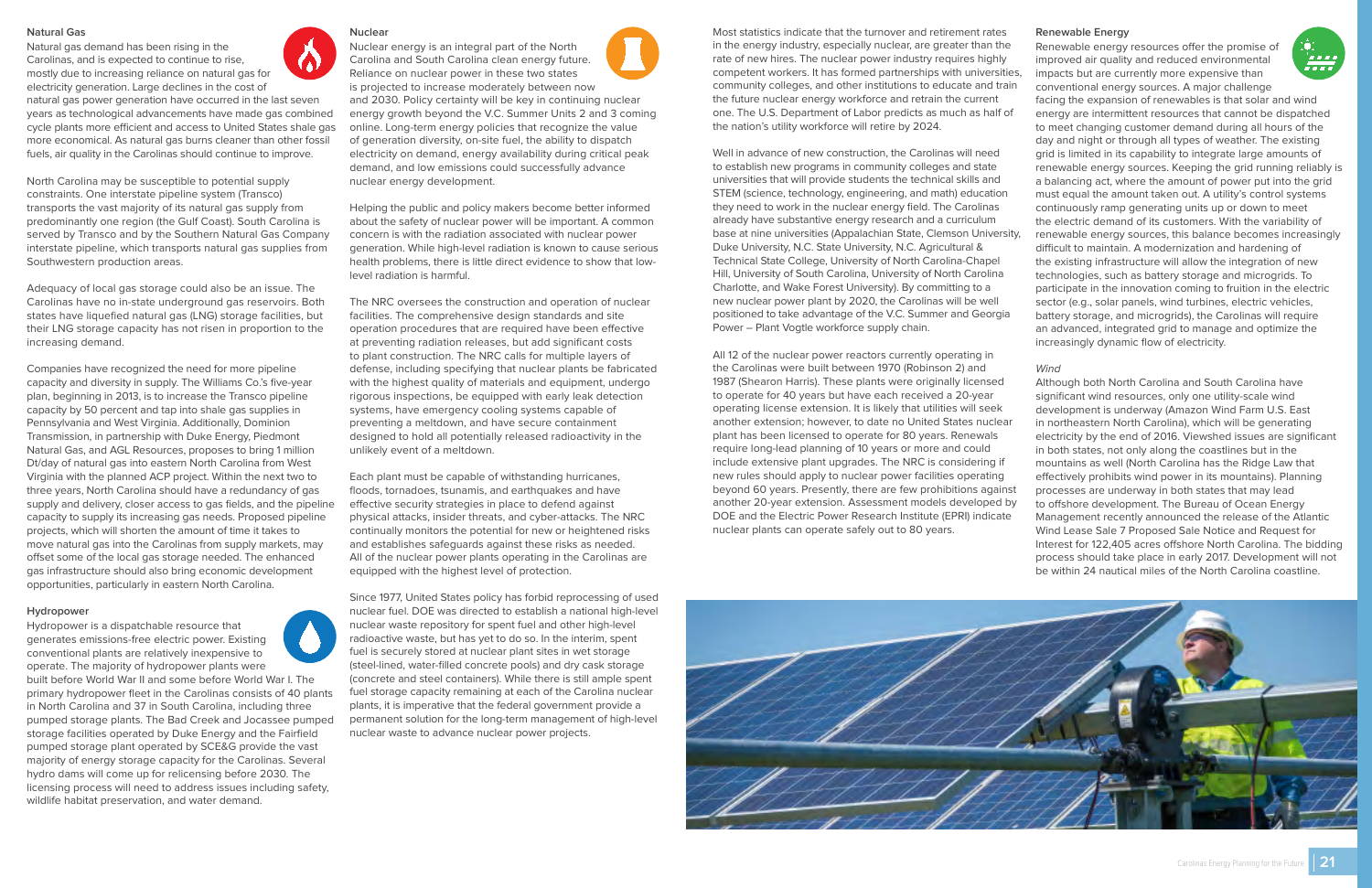#### <span id="page-11-0"></span>**Solar**

As solar penetration continues to rise in the Carolinas, the management of this intermittent power generation within the existing transmission and distribution infrastructure is becoming more challenging. The power frequency and load must be balanced with other resources to compensate for the highly intermittent availability of solar energy. A sudden shutdown in solar energy production when clouds roll by requires the prompt ramping up of a complementary dispatchable energy resource to maintain grid stability. Frequent ramping affects a power plant much like a gasoline car driving in stop-and-go traffic – it lowers fuel efficiency, increases emissions per unit of power generated, and adds significant wear and tear that causes the plant to operate less efficiently.

Another concern of solar generation is the "afternoon ramp" or "duck curve." Solar generation is available during the day, but conventional power sources ramp up as solar production falls. The steep ramp forces utilities to run plants as back up and/or at less than optimal efficiency to meet the rapidly rising demand.

capacity when it builds a 15 MW solar energy project in 26.000MW

At some point, the inundation of solar energy could significantly impact the electric grid. To avoid negative outcomes, it will be important to follow a Pairing Environmentally Protective Generation (PEP-G) approach, where intermittent resources (e.g., solar and wind energy) are brought online together with non-intermittent clean generation (e.g., nuclear, pump storage, and demand response) to maintain system performance, minimize costs, and avoid creating localized air quality issues. The system flexibility inherent with PEP-G should reduce the need for less efficient and higher emitting peaking sources required to offset the sudden drop off in solar energy from late afternoon to the evening during summer peak demand. Two Carolina utilities are studying how to best implement a PEP-G-like approach.

- Dominion has a microgrid demonstration project at its Kitty Hawk District Office in North Carolina to evaluate how to integrate intermittent power into the grid. This project includes a 6 kW solar array, four types of micro-wind turbines totaling 14 kW, two residential sized fuel cells, and a lithium-ion battery integrated with the existing on-site diesel generator and utility feed.
- Duke Energy plans to add 5 MW of energy storage western North Carolina to support the retirement of two coal units at its Asheville plant. With operation control 24,000MW of the facility and paired energy storage, Duke Energy expects it can effectively integrate the variable solar power with the rest of its

generation, transmission, and

distribution systems.

The Carolinas Energy Planning for the Future Summit on May 2, 2016, identified the need for installation standards for solar PV as a major issue. As with any new technology, installation skills and standards are still developing. The queue for approvals is currently so long (in North Carolina) that sometimes the equipment a developer specifies in an application is no longer available when approval is received, meaning that the system that is built does not match the application. Local inspection departments lack staff and expertise to conduct inspections beyond the basic electrical code, and the conclusion from the summit was that, at least for now, a system of third-party inspections (paid for by the developer) needs to be developed, particularly in North Carolina, where utility-scale solar is growing quickly. Developers and utilities are working collaboratively to establish appropriate standards and inspection protocols, and efforts to educate appropriate public officials are underway.

Most solar facilities have been built in rural areas where land is available for lease at a reasonable price. Thousands of acres of prime farmland in North Carolina have been displaced by solar panels, and there are plans for many more solar energy projects, some of which cover hundreds of acres. As more PV facilities and the first wind energy complex are developed in North Carolina, concerns over decommissioning are growing, particularly among those in the agricultural community. Some fear that the landowner will be left with disposal and site restoration costs.

Many developers, however, claim that the salvage value of the solar panels, support structures, and electrical wiring is greater than the removal and site restoration costs – making it a poor financial decision for a developer to abandon a site at the end of the lease. However, there may be logistical issues or environmental restrictions arising from hazardous compounds used in the panel that limit recycling. United States recycling centers are not presently equipped to process the volume of panels that will be discarded in 25 years. North Carolina requires all wind energy facility permit applicants to have a bond that covers the cost of decommissioning and site restoration. A similar requirement for solar energy would protect the land owner from bearing the decommissioning costs.



#### **The Grid**

The transmission and distribution grid system currently in place serves the region well but will face considerable challenges in the planning horizon. Shifts in population patterns in the region, coupled with the decentralization of electric generation and the need for a reversed flow of electrons in some portions of the system, pose significant engineering challenges for utilities. Another challenge will be around funding for upgrades and expansion projects, and fairly distributing the costs for these changes.

#### **Emerging Technologies**

#### Energy Storage

Widespread use of sensing, communicating, and computing smart grid technologies could help the grid integrate distributed energy resources more efficiently and increase reliability and resiliency. Microgrids, storage systems, and other distributed energy resources can also be integrated to improve system reliability and resiliency. The term "microgrid" refers to a collection of all components of an electric grid (electricity generation, energy storage, and loads) that can be operated both while connected to the traditional grid and while in isolation (islanding). Microgrids present numerous engineering challenges but offer opportunities for significant demand management as well as increased resiliency for the area being served. The major sources of energy storage currently available in the Carolinas are the three pumped hydro facilities operated by Duke Energy. While there are facilities that use other storage technologies, such as flywheels, the focus of new storage development is on batteries. Utility-scale storage systems using batteries of various types are in operation in Duke Energy territory, providing buffering to solar generation and back-up to a microgrid. Currently, there are major challenges with batteries in terms of their performance and cost, but cost-effective solutions may be developed in the near future thanks to the work that Duke of a start-up for the production of grid-level-scale lithium-ion



The concept of energy storage is not new (the first large-scale energy storage system was built in 1932), but the need for new storage technology is being accentuated by trends such as the growth in intermittent resources (such as solar PV) and increased interest in resiliency, due both to natural and manmade causes. Storage is also expected to play a crucial role in the transition of the power system toward a smarter grid.

- 
- Energy is doing and the Swiss company Alevo's announcement electrolyte batteries in Concord, NC.

#### Electric Vehicles

Although electric vehicles currently constitute only a small fraction of the total number of vehicles sold, their unique characteristics warrant discussion. As a load for electric utilities, they are a small but welcome new source of revenue. One challenge as a load is the possibility of on-peak charging. The summertime dinner hour is of particular concern: systemwide usage is still high, any solar production available is sagging, and people are getting home from work and plugging in their vehicles. Demand controls on in-home chargers (or circuits used for charging) may be needed.

The vehicles' energy storage capacity, though, conceivably represents an opportunity. If the vehicles' batteries can be charged when system usage is low (such as in the middle of the day and at night) and then discharged when system usage is high (dinner time again), then the batteries can be used to flatten out the load over an entire 24-hour period. The potential also exists to use vehicle batteries to buffer the use of renewables in a household or on a larger scale, or for use during power outages. These strategies require further research and significant consumer education.

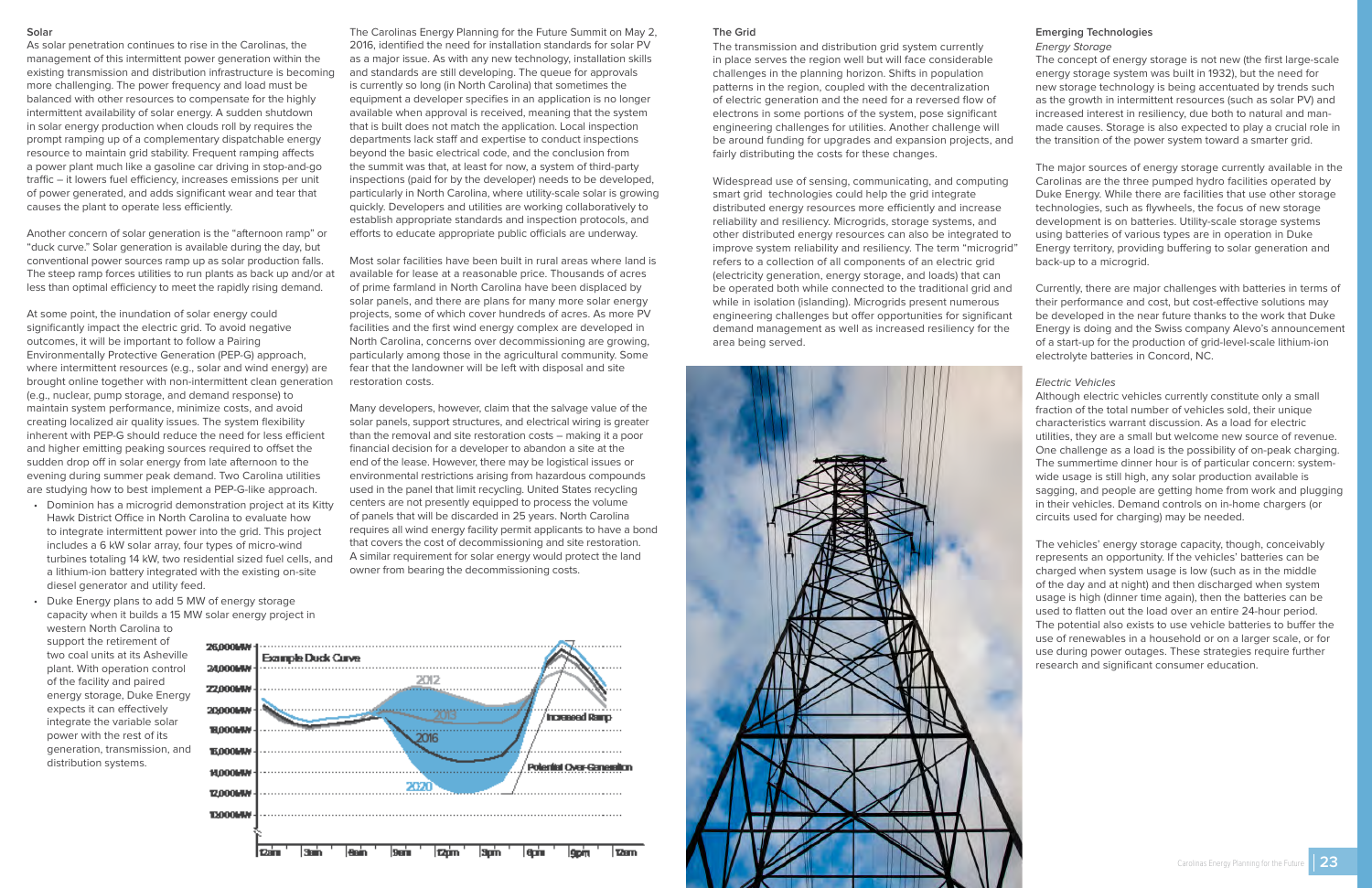#### <span id="page-12-0"></span>**Threats to Energy Assurance**

Weather

Most electrical outages are weather-related disturbances to the electric grid.

- Hurricanes and tropical storms have long been the leading cause of energy disruptions in the Carolinas, affecting the coast and, more recently, inland areas. From 2003 to 2013, the median time to restore power to customers affected by a hurricane was 30 hours.
- Winter storms are responsible for the second most electricity outages in the Carolinas. From 2003 to 2013, the median time to restore power to customers affected by a winter storm was 43 hours.
- Thunderstorms produce lightning, strong winds (including tornadoes), hail, and flash flooding. Time to restore power after thunderstorm damage tends to be only a few hours.

#### Cyber and Terrorist Attacks

The increasing risk of terrorist attacks in the United States is a threat to the generation, transmission, and distribution of electricity, natural gas, and refined petroleum products. Electric system operators increasingly rely on networks of internetconnected sensors and controllers to monitor and manage their systems. The same technology that allows operators to manage their infrastructure from a central location also introduces new points of vulnerability. Cyber-attacks could directly disrupt utilities and pipeline operation or could require reversion to labor-intensive manual control, which may reduce supply to end-users.

#### Electromagnetic Disturbances

A geomagnetic storm (also known as a geomagnetic disturbance, or GMD) is a temporary disturbance of the earth's magnetosphere caused by coronal mass ejections and solar flares. These disruptions can be substantial, as in the case of one that brought down the power grid in Quebec for nine hours in 1989. These disturbances generally take several days from the time they are generated to the time they reach the earth, giving power grid and pipeline operators time to prepare for their impact.

Electromagnetic pulses (EMPs) can be generated by both natural events (such as a lightning strike and GMDs) and man-made events, including a nuclear weapon. EMPs are disruptive to electronic equipment and (unlike GMDs) occur with little warning. Theoretically, a massive EMP could severely damage the power grid over a large area, but little objective data is available.



#### **Emergency Management**

Emergency management in the case of a long-term, region-wide power outage is a critical issue. Such an outage could be the result of natural forces such as a mega-storm or a physical attack on the grid. The issues would be significantly exacerbated if an electromagnetic event of some type is the cause.

Robust emergency planning infrastructures exist in both North Carolina and South Carolina. Electric utilities devote extensive resources to emergency planning, which increasingly includes issues such as cyber-security, physical attacks, and electromagnetic events. North Carolina Emergency Management has taken the initial steps in being prepared for an EMP or GMD event. In August 2016, it coordinated with the North Carolina Department of Environmental Quality to lead a tabletop exercise simulating a coronal mass ejection. Currently, North Carolina Emergency Management is preparing an EMP annex to add to the state's Emergency Operations Plan, and has received a United States Homeland Security grant to study the impacts of

a nuclear detonated EMP on the state's ability to provide emergency response and the private sector's medical service capabilities.

#### **Solutions**

#### Public Education

Public education is an extremely important component to ensure upcoming energy changes are well understood and that the right balance of energy resources is supported. There is a lack of knowledge around the challenges that the electric utility industry is currently facing, the wide variety of changes that are coming, the way the utility system functions, emerging technologies, and the need for a diverse generation portfolio.

The participants at the May 2016 bi-state summit discussed the need to educate the public, starting with local elected officials. Many of these local officials, especially in North Carolina, are already having to confront some of the issues, such as siting PV facilities and coal ash impoundments. A well-educated body of local officials will help our two states work through these challenges and opportunities with less disruption and confusion.

Energy planning across state boundaries is a challenge. The Carolinas Energy Planning for the Future project developed a committee of stakeholders from both states to make sure all ideas and viewpoints were considered. The group included local governments interested in maintaining air quality, state regulators engaged in utility oversight or environmental regulation, utility representatives, regional planners, advocates, and more. Over the course of two bi-state stakeholder meetings, practical ideas were shared and relevant problems that were appropriate for state cooperation were identified. These next steps fell into two main categories: public education and bi-state planning. The fact that one electric utility, Duke Energy, serves most of the residents of both North Carolina and South Carolina inextricably ties the energy futures of our two states together. The states are further linked by geographical features, such as mountains, rivers, and coastlines, as well as by weather patterns. Because of these links, it is beneficial to develop a planning process for areas where the states can share best practices and lessons learned. Specific bi-state planning areas may include the following: • Duke Energy has committed to offering consistent energy efficiency programs in both states, but bi-state planning is needed to reduce the impact these programs face from

The education can be conducted through multiple avenues, including utilities, colleges, state agencies, and nonprofits. It is very important, however, that all entities share the same message. The North Carolina Department of Environmental Quality is starting to work with educators across the state to integrate the DOE National Energy Education Development Program (NEED) into current curriculums. Also, there is a goal to have North Carolina facilities participate in educational outreach opportunities.



#### Carolinas Bi-State Planning

- having to be approved by separate regulatory structures.
- The grid that serves the Carolinas is already largely interlinked, but bi-state planning is needed to repair the grid and communicate with the affected customers in case of a major long-term outage.
- The resource mix cited in this report is much more robust when both states are considered together. Bi-state planning is needed to ensure that the costs and benefits of the resource mix are appropriately shared by all customers moving forward.
- Bi-state planning and coordination are needed to educate the region's public and elected officials to ensure that the Carolinas have the right energy infrastructure in place to meet its energy demands and continue to grow the economy. The electric utility industry is already complex, and the changes that are coming will make it even more so. Differences of opinion are a part of the public discourse, but a lack of information, or one-sided information, will only lead to decisions that are not in the best interest of the public.
	- There has clearly been a commitment to low-cost electricity in both states, and this is not expected to change. However, renewables and other developments are providing challenges to how costs are passed on in the rate structure. Bi-state planning is needed to touch on several issues related to the low- (and fixed-) income ratepayers in both states, such as how to protect these ratepayers from increases in their electric bills.
	- There is also a bi-state planning need around air quality. The winds that flow down our mountains into the Midlands and Piedmont and the ocean winds that wash our coastlines from Hilton Head to Corolla pay no heed to the state line. Bi-state planning and coordination are necessary now to prevent conditions that might lead to future declarations of air quality non-attainment and provide cleaner air for our citizens, particularly in major metropolitan areas along the state boarders and in heavily trafficked areas. These planning efforts must pay attention to everything from macro issues, such as the electric generation resource mix, to energy efficiency programs to the promotion of clean and efficient transportation.

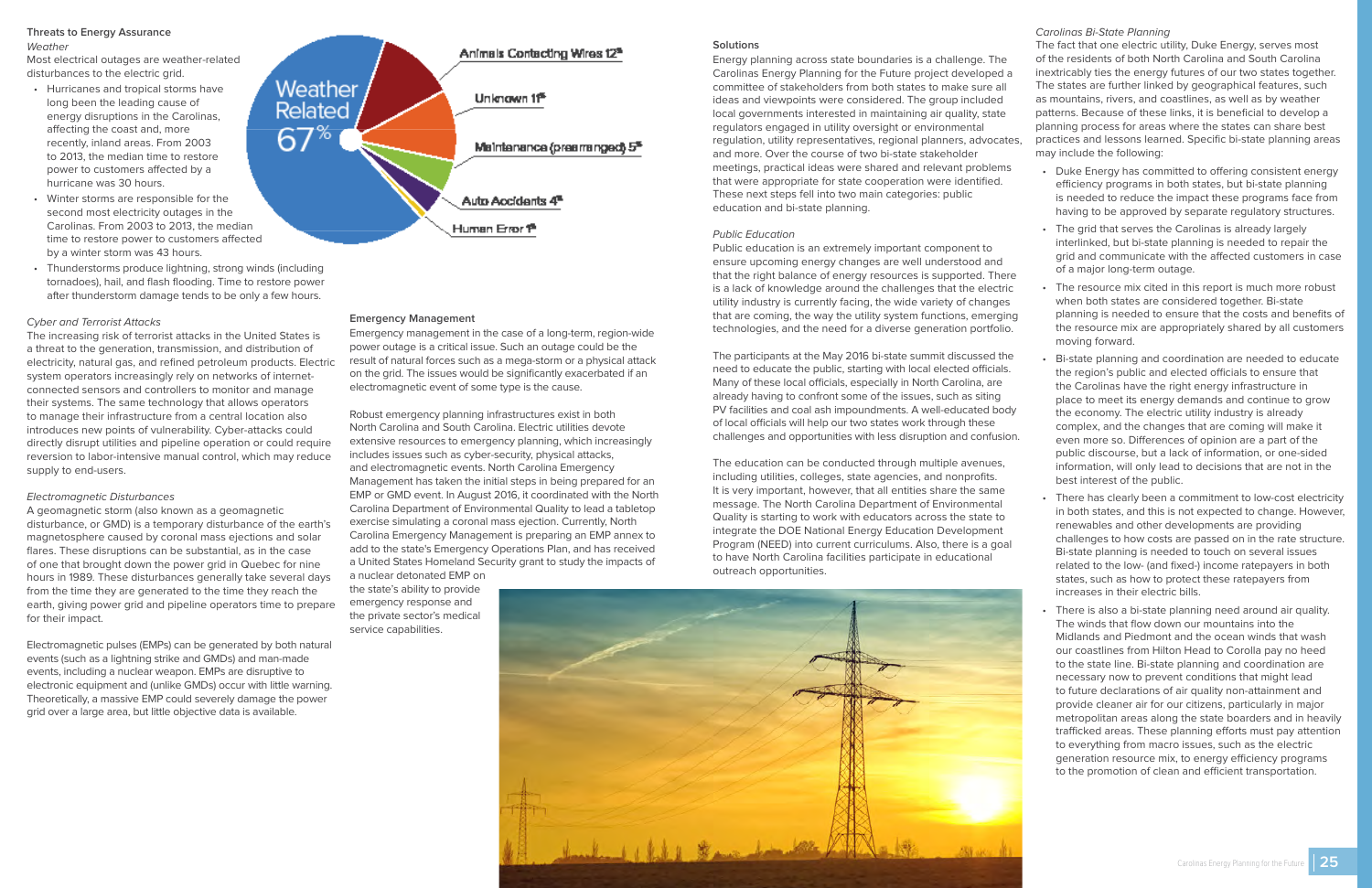The Carolinas Energy Planning for the Future project provided North Carolina and South Carolina an opportunity to step back, look at the current energy industry within the states, and begin to have conversations about shared issues and opportunities. For many topics, this undertaking was the first time that the states had come together to discuss their ideas around solving an energy issue.

As a result of the project, two bi-state stakeholder summits occurred, an air quality-focused toolkit for local governments was created, engagement was increased between the states' regulatory staffs, and cooperation between the states with regard to emergency planning increased. As this bi-state planning effort moved forward, related efforts specific to each state were also unfolding. North Carolina-specific recommendations will be presented to the North Carolina Energy Policy Council. In South Carolina, a large group of stakeholders, divided into 12 subcommittees, met over a period of a year to develop a state-specific energy plan with a total of 80 recommendations and extensive baseline data. Information about the South Carolina plan can be found at http://www.energy.sc.gov/energyplan.

Through this two-year project, a stronger relationship was created between the North Carolina and South Carolina energy industries, and moving forward, there is now a platform for the states to collaborate around energy topics. With shared geography, issues, and utilities, having a more combined approach will greatly benefit both states.

> The information, data, or work presented herein was funded in part by the Office of Energy Efficiency and Renewable Energy (EERE), U.S. Department of Energy, under Award Number DE-EE0006882. The information, data, or work presented herein was funded in part by an agency of the United States Government. Neither the United States Government nor any agency thereof, nor any of their employees, makes any warranty, express or implied, or assumes any legal liability or responsibility for the accuracy, completeness, or usefulness of any information, apparatus, product, or process disclosed, or represents that its use would not infringe privately owned rights. Reference herein to any specific commercial product, process, or service by trade name, trademark, manufacturer, or otherwise does not necessarily constitute or imply its endorsement, recommendation, or favoring by the United States Government or any agency thereof. The views and opinions of authors expressed herein do not necessarily state or reflect those of the United States Government or any agency thereof.



advanced

www.advancedenergy.org www.epic.uncc.edu

www.deq.nc.gov



**Electricities www.electricities.com**

ACP – Atlantic Coast Pipeline LLC Btu – British thermal unit CC – Combined cycle CHP – Combined heat and power CT – Combustion turbine DEC – Duke Energy Carolinas DEP – Duke Energy Progress DER – Distributed Energy Resource DOE – U.S. Department of Energy Dominion – Dominion Resources DR – Demand response DSM – Demand-side management Dt – Dekatherms ECSC – Electric Cooperatives of South Carolina Inc. EE – Energy efficiency EECLP – Energy Efficiency and Conservation Loan Program EEM – Energy Efficient Mortgages EERE – Office of Energy Efficiency and Renewable Energy EERL – Energy Efficiency Revolving Loan EIA – U.S. Energy Information Administration EMP – Electromagnetic pulse EPA – U.S. Environmental Protection Agency EPIC – UNC Charlotte's Energy Production and Infrastructure Center EPRI – Electric Power Research Institute FERC – Federal Energy Regulatory Commission FHA – Federal Housing Authority Frontier – Frontier National Gas Company GES – Green Energy Solutions GMD – Geomagnetic disturbance GPSS – Green Power Solar Schools GWh – Gigawatt-hour HVAC – Heating, ventilation, and air conditioning IOU – Investor-owned utility IRP – Integrated resource plan kW – Kilowatts kWh – Kilowatt-hour LIHEAP – Low Income Home Energy Assistance Program

LNG – Liquefied natural gas LPG – Liquefied propane gas MACRS – Modified Accelerated Cost-Recovery System MVP – Mountain Valley Pipeline LLC MW – Megawatts MWh – Megawatt-hour NCEMPA – North Carolina Eastern Municipal Power Agency NCMPA1 – North Carolina Municipal Power Agency 1 NCUC – North Carolina Utilities Commission NEED – National Energy Education Development Program NRC – U.S. Nuclear Regulatory Commission ORS – South Carolina Office of Regulatory Staff PEP-G – Pairing Environmentally Protective Generation PMPA – Piedmont Municipal Power Agency PPA – Power purchase agreement PSC – South Carolina Public Service Commission PSNC – Public Service Company of North Carolina PTC – Renewable Energy Production Tax Credit PURPA – Public Utility Regulatory Policies Act of 1978 PV – Photovoltaics QECBs – Qualified Energy Conservation Bonds RE – Renewable energy REAP – Rural Energy for America Program REC – Renewable energy credit REPS – Renewable Energy and Energy Efficiency Portfolio Standard RPS – Renewable portfolio standards RP3 – Reliable Public Power Provider SCAMPS – South Carolina Association of Municipal Power Systems SCE&G – South Carolina Electric & Gas Company STEM – Science, technology, engineering, and math TOU – Time-of-use Transco – Williams Transcontinental pipeline system TWh – Terawatt-hours USDA – U.S. Department of Agriculture USI – North Carolina Utility Savings Initiative VA – Veterans Affairs WAP – Weatherization Assistance Program

U.S. Energy Information Administration **www.eia.gov**

Solar Energy Industries Association **www.seia.org**

Duke Energy **www.duke-energy.com**

Duke Energy Progress **www.progress-energy.com**

Dominion North Carolina Power **www.dom.com**

Santee Cooper **www.santeecooper.com**

South Carolina Electric & Gas **www.sceg.com**

North Carolina Electric Cooperatives **www.ncemc.com**

The Electric Cooperatives of South Carolina **www.ecsc.org**

North Carolina Public Power **www.ncpublicpower.com**

Municipal Association of South Carolina **www.masc.sc**

### RESOURCES

#### ABBREVIATIONS GUIDE

PROJECT PARTNERS